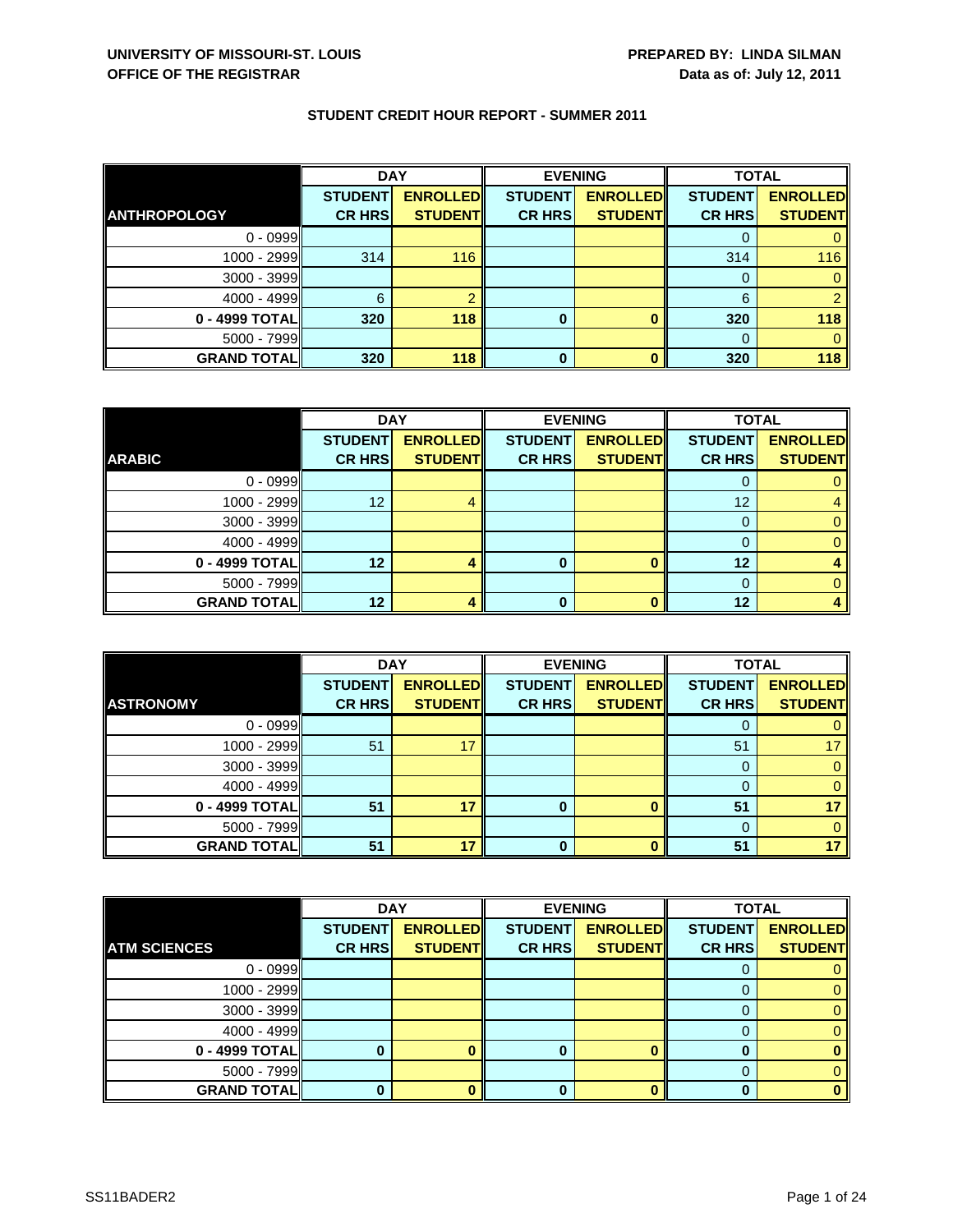|                    | <b>DAY</b>     |                 | <b>EVENING</b> |                 | <b>TOTAL</b>   |                 |
|--------------------|----------------|-----------------|----------------|-----------------|----------------|-----------------|
|                    | <b>STUDENT</b> | <b>ENROLLED</b> | <b>STUDENT</b> | <b>ENROLLED</b> | <b>STUDENT</b> | <b>ENROLLED</b> |
| <b>BIOLOGY</b>     | <b>CR HRS</b>  | <b>STUDENT</b>  | <b>CR HRS</b>  | <b>STUDENT</b>  | <b>CR HRS</b>  | <b>STUDENT</b>  |
| $0 - 0999$         |                |                 |                |                 |                |                 |
| 1000 - 2999        | 594            | 177             |                |                 | 594            | 177             |
| $3000 - 3999$      | 109            | 37              |                |                 | 109            | 37              |
| $4000 - 4999$      | 97             | 38              |                |                 | 97             | 38              |
| 0 - 4999 TOTAL     | 800            | 252             | 0              |                 | 800            | 252             |
| $5000 - 7999$      | 63             | 36              |                |                 | 63             | 36              |
| <b>GRAND TOTAL</b> | 863            | 288             | 0              |                 | 863            | 288             |

|                    | <b>DAY</b>     |                 |                | <b>EVENING</b>  | <b>TOTAL</b>   |                 |
|--------------------|----------------|-----------------|----------------|-----------------|----------------|-----------------|
|                    | <b>STUDENT</b> | <b>ENROLLED</b> | <b>STUDENT</b> | <b>ENROLLED</b> | <b>STUDENT</b> | <b>ENROLLED</b> |
| <b>CHEMISTRY</b>   | <b>CR HRS</b>  | <b>STUDENT</b>  | <b>CR HRS</b>  | <b>STUDENT</b>  | <b>CR HRS</b>  | <b>STUDENT</b>  |
| $0 - 0999$         |                |                 |                |                 |                |                 |
| $1000 - 2999$      | 249            | 72              | 414            | 138             | 663            | 210             |
| $3000 - 3999$      | 6              | 5               |                |                 | 6              | 5               |
| $4000 - 4999$      |                |                 | 51             | 17              | 51             | 17              |
| 0 - 4999 TOTAL     | 255            | 77              | 465            | 155             | 720            | 232             |
| $5000 - 7999$      | 120            | 38              |                |                 | 120            | 38              |
| <b>GRAND TOTAL</b> | 375            | 115             | 465            | 155             | 840            | 270             |

|                    | <b>DAY</b>     |                 |                | <b>EVENING</b>  | <b>TOTAL</b>   |                 |
|--------------------|----------------|-----------------|----------------|-----------------|----------------|-----------------|
|                    | <b>STUDENT</b> | <b>ENROLLED</b> | <b>STUDENT</b> | <b>ENROLLED</b> | <b>STUDENT</b> | <b>ENROLLED</b> |
| <b>CHINESE</b>     | <b>CR HRS</b>  | <b>STUDENT</b>  | <b>CR HRS</b>  | <b>STUDENT</b>  | <b>CR HRS</b>  | <b>STUDENT</b>  |
| $0 - 0999$         |                |                 |                |                 | O              |                 |
| $1000 - 2999$      |                |                 |                |                 |                |                 |
| $3000 - 3999$      |                |                 |                |                 |                |                 |
| $4000 - 4999$      |                |                 |                |                 | 0              |                 |
| 0 - 4999 TOTAL     |                |                 |                |                 |                |                 |
| $5000 - 7999$      |                |                 |                |                 |                |                 |
| <b>GRAND TOTAL</b> |                |                 | 0              |                 |                |                 |

|                         | <b>DAY</b>     |                 | <b>EVENING</b> |                 | <b>TOTAL</b>   |                 |
|-------------------------|----------------|-----------------|----------------|-----------------|----------------|-----------------|
|                         | <b>STUDENT</b> | <b>ENROLLED</b> | <b>STUDENT</b> | <b>ENROLLED</b> | <b>STUDENT</b> | <b>ENROLLED</b> |
| <b>COMPUTER SCIENCE</b> | <b>CR HRS</b>  | <b>STUDENT</b>  | <b>CR HRS</b>  | <b>STUDENT</b>  | <b>CR HRS</b>  | <b>STUDENT</b>  |
| $0 - 0999$              |                |                 |                |                 |                | 0               |
| 1000 - 2999             |                |                 | 114            | 38              | 114            | 38              |
| $3000 - 3999$           |                |                 |                |                 | 0              | $\mathbf{0}$    |
| $4000 - 4999$           | 13             | 5               | 30             | 10              | 43             | 15              |
| $0 - 4999$ TOTAL        | 13             | 5               | 144            | 48              | 157            | 53              |
| $5000 - 7999$           | 21             |                 |                |                 | 21             |                 |
| <b>GRAND TOTAL</b>      | 34             | 12              | 144            | 48              | 178            | 60              |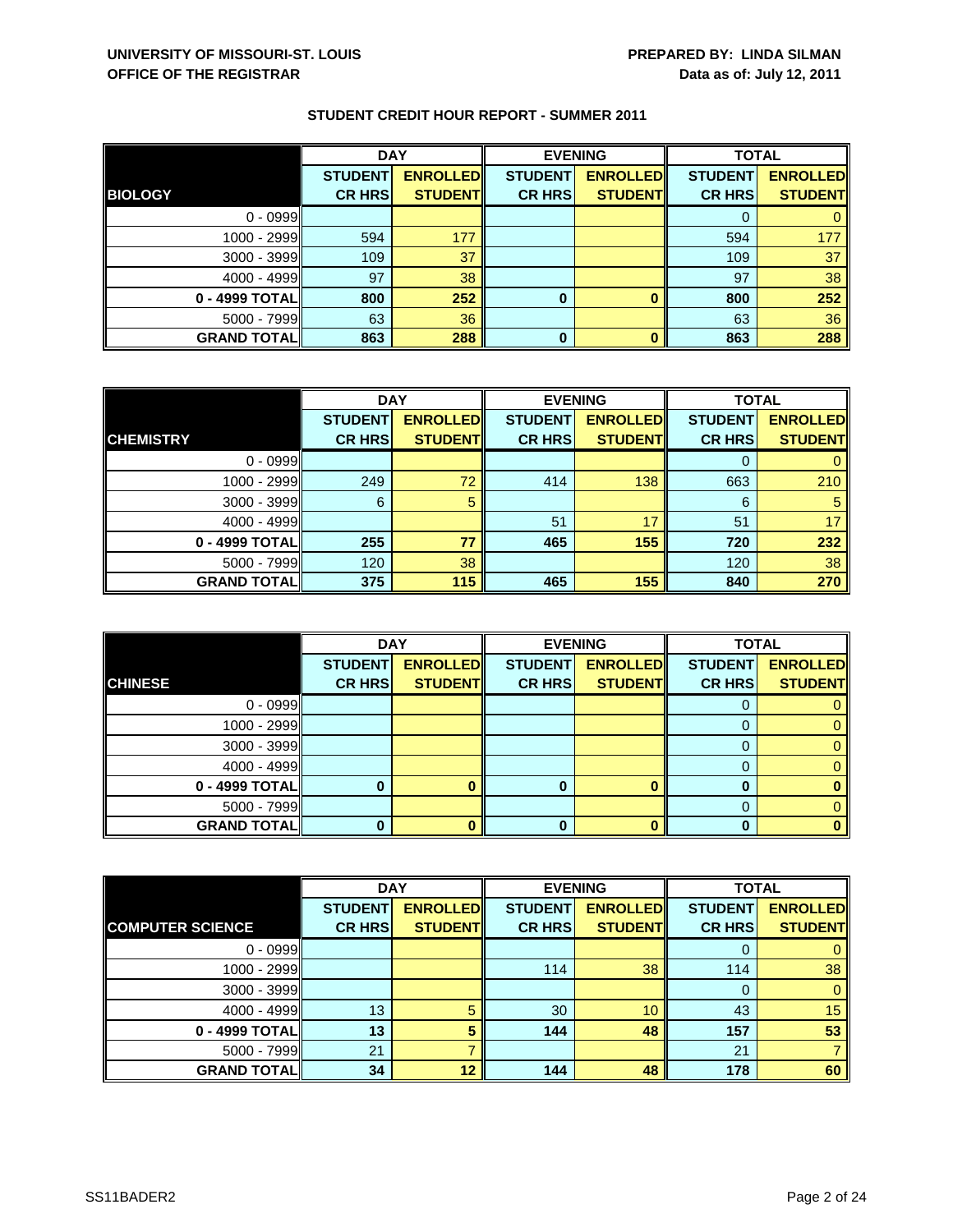|                         | <b>DAY</b>     |                 | <b>EVENING</b> |                 | <b>TOTAL</b>   |                 |
|-------------------------|----------------|-----------------|----------------|-----------------|----------------|-----------------|
|                         | <b>STUDENT</b> | <b>ENROLLED</b> | <b>STUDENT</b> | <b>ENROLLED</b> | <b>STUDENT</b> | <b>ENROLLED</b> |
| <b>CRIMINAL JUSTICE</b> | <b>CR HRS</b>  | <b>STUDENT</b>  | <b>CR HRS</b>  | <b>STUDENT</b>  | <b>CR HRS</b>  | <b>STUDENT</b>  |
| $0 - 0999$              |                |                 |                |                 |                |                 |
| 1000 - 2999             | 456            | 146             |                |                 | 456            | 146             |
| $3000 - 3999$           | 4              |                 |                |                 | 4              |                 |
| $4000 - 4999$           | 105            | 35              | 27             | 9               | 132            | 44              |
| 0 - 4999 TOTAL          | 565            | 183             | 27             | 9               | 592            | 192             |
| $5000 - 7999$           | 28             | 11              |                |                 | 28             |                 |
| <b>GRAND TOTAL</b>      | 593            | 194             | 27             | 9               | 620            | 203             |

|                    | <b>DAY</b>     |                 | <b>EVENING</b> |                 | <b>TOTAL</b>   |                 |
|--------------------|----------------|-----------------|----------------|-----------------|----------------|-----------------|
|                    | <b>STUDENT</b> | <b>ENROLLED</b> | <b>STUDENT</b> | <b>ENROLLED</b> | <b>STUDENT</b> | <b>ENROLLED</b> |
| <b>ECONOMICS</b>   | <b>CR HRS</b>  | <b>STUDENT</b>  | <b>CR HRS</b>  | <b>STUDENT</b>  | <b>CR HRS</b>  | <b>STUDENT</b>  |
| $0 - 0999$         |                |                 |                |                 |                |                 |
| $1000 - 2999$      | 118            | 52              | 138            | 46              | 256            | 98              |
| $3000 - 3999$      |                |                 |                |                 | O              |                 |
| $4000 - 4999$      | 19             | 5               |                |                 | 19             | 5               |
| 0 - 4999 TOTAL     | 137            | 57              | 138            | 46              | 275            | 103             |
| $5000 - 7999$      | 4              |                 |                |                 | 4              |                 |
| <b>GRAND TOTAL</b> | 141            | 59              | 138            | 46              | 279            | 105             |

|                     | <b>DAY</b>     |                 |                | <b>EVENING</b>  | <b>TOTAL</b>   |                 |
|---------------------|----------------|-----------------|----------------|-----------------|----------------|-----------------|
|                     | <b>STUDENT</b> | <b>ENROLLED</b> | <b>STUDENT</b> | <b>ENROLLED</b> | <b>STUDENT</b> | <b>ENROLLED</b> |
| <b>ENGLISH</b>      | <b>CR HRS</b>  | <b>STUDENT</b>  | <b>CR HRS</b>  | <b>STUDENT</b>  | <b>CR HRS</b>  | <b>STUDENT</b>  |
| $0 - 0999$          |                |                 |                |                 | 0              | $\mathbf{0}$    |
| 1000 - 2999         | 105            | 35              | 21             |                 | 126            | 42              |
| $3000 - 3999$       | 1,140          | 380             |                |                 | 1,140          | 380             |
| $4000 - 4999$       | 63             | 21              | 90             | 30              | 153            | 51              |
| 0 - 4999 TOTAL      | 1,308          | 436             | 111            | 37              | 1,419          | 473             |
| $5000 - 7999$       | 198            | 54              |                |                 | 198            | 54              |
| <b>GRAND TOTALI</b> | 1,506          | 490             | 111            | 37              | 1,617          | 527             |

|                            | <b>DAY</b>     |                 |                | <b>EVENING</b>  | <b>TOTAL</b>   |                 |
|----------------------------|----------------|-----------------|----------------|-----------------|----------------|-----------------|
| <b>ENGLISH AS A SECOND</b> | <b>STUDENT</b> | <b>ENROLLED</b> | <b>STUDENT</b> | <b>ENROLLED</b> | <b>STUDENT</b> | <b>ENROLLED</b> |
| LANGUAGE                   | <b>CR HRS</b>  | <b>STUDENT</b>  | <b>CR HRSI</b> | <b>STUDENT</b>  | <b>CR HRSI</b> | <b>STUDENT</b>  |
| $0 - 0999$                 |                |                 |                |                 |                |                 |
| $1000 - 2999$              |                |                 |                |                 |                | 0.              |
| $3000 - 3999$              |                |                 |                |                 | O              |                 |
| $4000 - 4999$              |                |                 |                |                 |                |                 |
| 0 - 4999 TOTAL             |                |                 |                |                 |                |                 |
| $5000 - 7999$              |                |                 |                |                 |                |                 |
| <b>GRAND TOTAL</b>         |                |                 |                |                 |                |                 |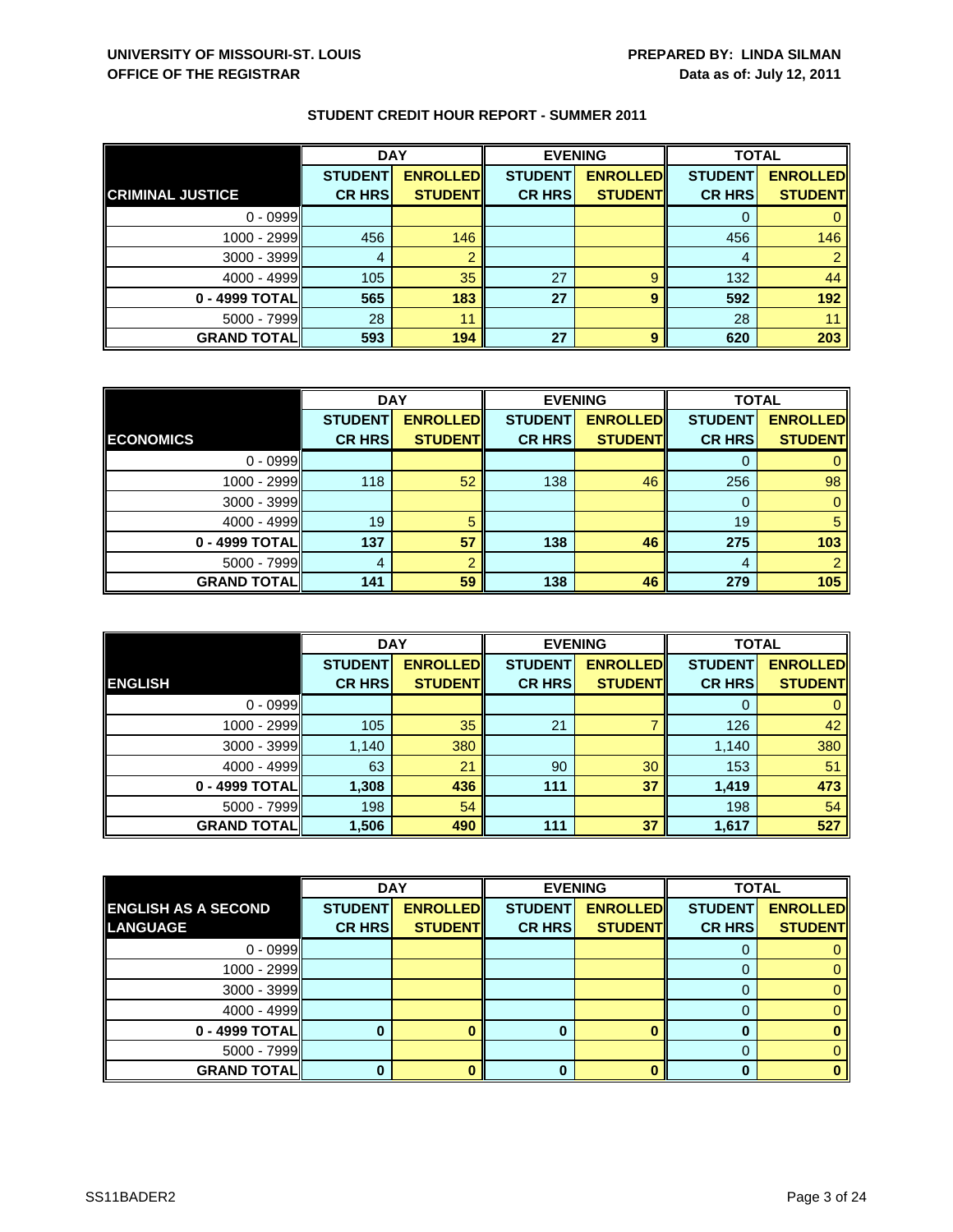|                         | <b>DAY</b>     |                 | <b>EVENING</b> |                 | <b>TOTAL</b>   |                 |
|-------------------------|----------------|-----------------|----------------|-----------------|----------------|-----------------|
|                         | <b>STUDENT</b> | <b>ENROLLED</b> | <b>STUDENT</b> | <b>ENROLLED</b> | <b>STUDENT</b> | <b>ENROLLED</b> |
| <b>FOREIGN LANGUAGE</b> | <b>CR HRS</b>  | <b>STUDENT</b>  | <b>CR HRS</b>  | <b>STUDENT</b>  | <b>CR HRS</b>  | <b>STUDENT</b>  |
| $0 - 0999$              |                |                 |                |                 |                |                 |
| 1000 - 2999             |                |                 |                |                 |                |                 |
| 3000 - 3999             |                |                 |                |                 |                |                 |
| $4000 - 4999$           |                |                 |                |                 |                |                 |
| 0 - 4999 TOTAL          |                |                 | 0              |                 |                |                 |
| 5000 - 7999             |                |                 |                |                 |                |                 |
| <b>GRAND TOTAL</b>      |                |                 |                |                 |                |                 |

|                    | <b>DAY</b>     |                 |                | <b>EVENING</b>  |                | <b>TOTAL</b>    |  |
|--------------------|----------------|-----------------|----------------|-----------------|----------------|-----------------|--|
|                    | <b>STUDENT</b> | <b>ENROLLED</b> | <b>STUDENT</b> | <b>ENROLLED</b> | <b>STUDENT</b> | <b>ENROLLED</b> |  |
| <b>FRENCH</b>      | <b>CR HRS</b>  | <b>STUDENT</b>  | <b>CR HRS</b>  | <b>STUDENT</b>  | <b>CR HRS</b>  | <b>STUDENT</b>  |  |
| $0 - 0999$         |                |                 |                |                 |                |                 |  |
| 1000 - 2999        | 151            | 41              |                |                 | 151            | 41              |  |
| $3000 - 3999$      |                |                 |                |                 | 0              |                 |  |
| 4000 - 4999        |                |                 |                |                 | O              |                 |  |
| 0 - 4999 TOTAL     | 151            | 41              | 0              | $\bf{0}$        | 151            | 41              |  |
| $5000 - 7999$      |                |                 |                |                 | 0              |                 |  |
| <b>GRAND TOTAL</b> | 151            | 41              | ŋ              | n               | 151            | 41              |  |

|                     | <b>DAY</b>                      |                                   |                                 | <b>EVENING</b>                    | <b>TOTAL</b>                    |                                   |
|---------------------|---------------------------------|-----------------------------------|---------------------------------|-----------------------------------|---------------------------------|-----------------------------------|
| <b>GEOGRAPHY</b>    | <b>STUDENT</b><br><b>CR HRS</b> | <b>ENROLLED</b><br><b>STUDENT</b> | <b>STUDENT</b><br><b>CR HRS</b> | <b>ENROLLED</b><br><b>STUDENT</b> | <b>STUDENT</b><br><b>CR HRS</b> | <b>ENROLLED</b><br><b>STUDENT</b> |
| $0 - 0999$          |                                 |                                   |                                 |                                   |                                 |                                   |
| $1000 - 2999$       | 150                             | 50                                |                                 |                                   | 150                             | 50                                |
| $3000 - 3999$       |                                 |                                   |                                 |                                   | 0                               | 0                                 |
| $4000 - 4999$       |                                 |                                   |                                 |                                   |                                 |                                   |
| 0 - 4999 TOTAL      | 150                             | 50                                | 0                               |                                   | 150                             | 50                                |
| $5000 - 7999$       |                                 |                                   |                                 |                                   |                                 |                                   |
| <b>GRAND TOTALI</b> | 150                             | 50                                | 0                               |                                   | 150                             | 50                                |

|                    | <b>DAY</b>     |                 |                | <b>EVENING</b>  | <b>TOTAL</b>   |                 |
|--------------------|----------------|-----------------|----------------|-----------------|----------------|-----------------|
|                    | <b>STUDENT</b> | <b>ENROLLED</b> | <b>STUDENT</b> | <b>ENROLLED</b> | <b>STUDENT</b> | <b>ENROLLED</b> |
| <b>GEOLOGY</b>     | <b>CR HRS</b>  | <b>STUDENT</b>  | <b>CR HRS</b>  | <b>STUDENT</b>  | <b>CR HRS</b>  | <b>STUDENT</b>  |
| $0 - 0999$         |                |                 |                |                 | 0              | 0               |
| 1000 - 2999        |                |                 | 85             | 25              | 85             | 25              |
| $3000 - 3999$      |                |                 |                |                 | 0              | $\mathbf{0}$    |
| $4000 - 4999$      |                |                 |                |                 | 0              | $\mathbf{0}$    |
| 0 - 4999 TOTAL     |                |                 | 85             | 25              | 85             | 25              |
| 5000 - 7999        |                |                 |                |                 | 0              | $\mathbf{0}$    |
| <b>GRAND TOTAL</b> | O              |                 | 85             | 25              | 85             | 25              |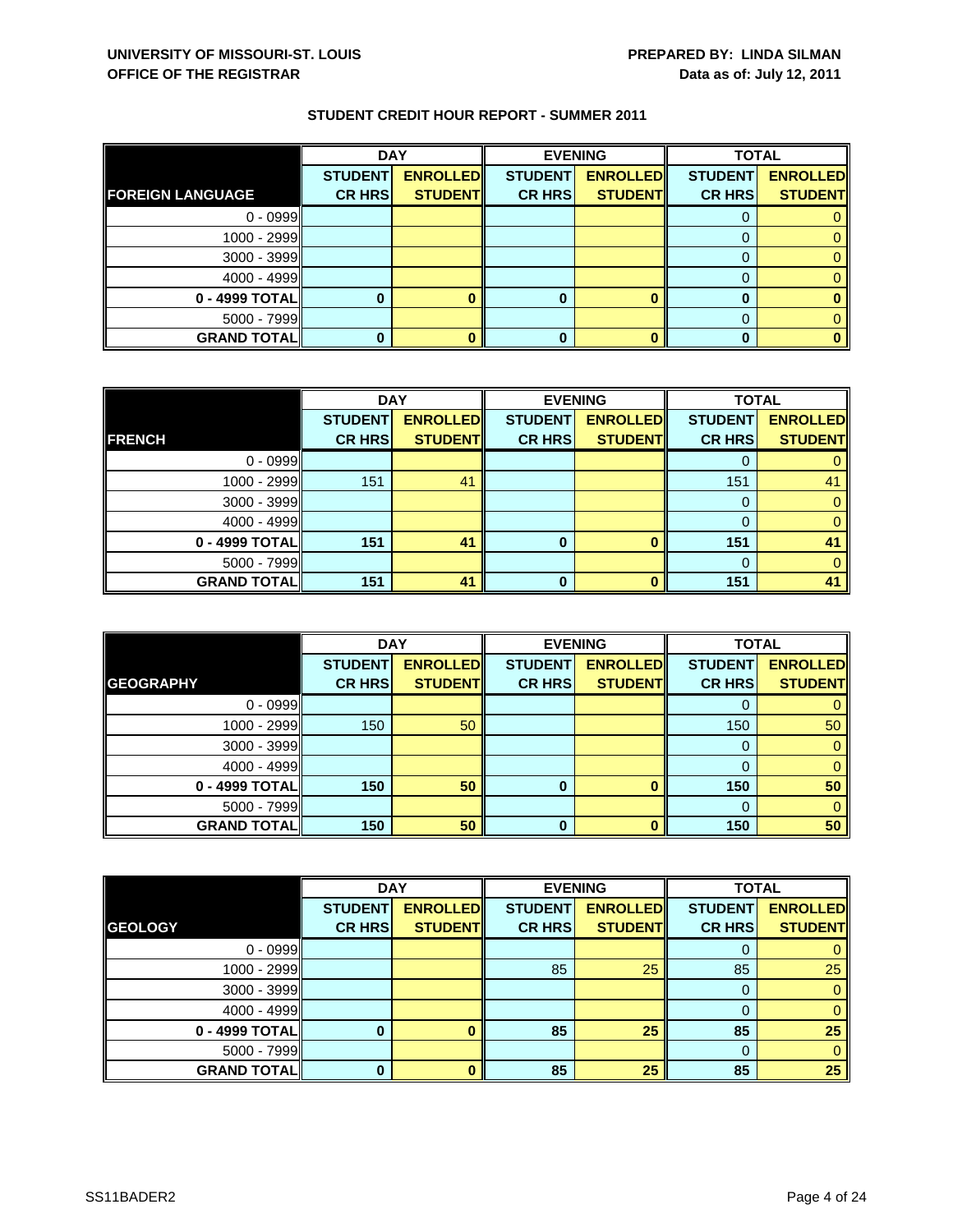|  | <b>STUDENT CREDIT HOUR REPORT - SUMMER 2011</b> |  |  |  |
|--|-------------------------------------------------|--|--|--|
|--|-------------------------------------------------|--|--|--|

|                    | <b>DAY</b>     |                 | <b>EVENING</b> |                 | <b>TOTAL</b>   |                 |
|--------------------|----------------|-----------------|----------------|-----------------|----------------|-----------------|
|                    | <b>STUDENT</b> | <b>ENROLLED</b> | <b>STUDENT</b> | <b>ENROLLED</b> | <b>STUDENT</b> | <b>ENROLLED</b> |
| <b>GERMAN</b>      | <b>CR HRS</b>  | <b>STUDENT</b>  | <b>CR HRS</b>  | <b>STUDENT</b>  | <b>CR HRS</b>  | <b>STUDENT</b>  |
| $0 - 0999$         |                |                 |                |                 |                |                 |
| 1000 - 2999        |                |                 |                |                 |                |                 |
| 3000 - 3999        |                |                 |                |                 |                |                 |
| $4000 - 4999$      |                |                 |                |                 |                |                 |
| 0 - 4999 TOTAL     |                |                 |                |                 |                |                 |
| 5000 - 7999        |                |                 |                |                 |                |                 |
| <b>GRAND TOTAL</b> |                |                 |                |                 |                |                 |

|                    | <b>DAY</b>     |                 |                | <b>EVENING</b>  | <b>TOTAL</b>   |                 |
|--------------------|----------------|-----------------|----------------|-----------------|----------------|-----------------|
|                    | <b>STUDENT</b> | <b>ENROLLED</b> | <b>STUDENT</b> | <b>ENROLLED</b> | <b>STUDENT</b> | <b>ENROLLED</b> |
| <b>GERONTOLOGY</b> | <b>CR HRS</b>  | <b>STUDENT</b>  | <b>CR HRS</b>  | <b>STUDENT</b>  | <b>CR HRS</b>  | <b>STUDENT</b>  |
| $0 - 0999$         |                |                 |                |                 | 0              | $\mathbf{0}$    |
| 1000 - 2999        | 33             | 11              |                |                 | 33             | 11              |
| $3000 - 3999$      |                |                 |                |                 | 0              | $\mathbf{0}$    |
| $4000 - 4999$      |                |                 | 3              |                 | 3              |                 |
| 0 - 4999 TOTAL     | 33             | 11              | 3              |                 | 36             | 12 <sub>2</sub> |
| $5000 - 7999$      | 54             | 18              |                |                 | 54             | 18              |
| <b>GRAND TOTAL</b> | 87             | 29              | 3              |                 | 90             | 30              |

|                             | <b>DAY</b>     |                 | <b>EVENING</b> |                 | <b>TOTAL</b>   |                 |
|-----------------------------|----------------|-----------------|----------------|-----------------|----------------|-----------------|
|                             | <b>STUDENT</b> | <b>ENROLLED</b> | <b>STUDENT</b> | <b>ENROLLED</b> | <b>STUDENT</b> | <b>ENROLLED</b> |
| <b>GREEK ANCIENT/MODERN</b> | <b>CR HRS</b>  | <b>STUDENT</b>  | <b>CR HRS</b>  | <b>STUDENT</b>  | <b>CR HRS</b>  | <b>STUDENT</b>  |
| $0 - 0999$                  |                |                 |                |                 |                |                 |
| 1000 - 2999                 |                |                 |                |                 |                |                 |
| $3000 - 3999$               |                |                 |                |                 |                |                 |
| $4000 - 4999$               |                |                 |                |                 |                |                 |
| 0 - 4999 TOTAL              |                |                 | ŋ              | n               | ŋ              |                 |
| $5000 - 7999$               |                |                 |                |                 |                |                 |
| <b>GRAND TOTAL</b>          |                |                 |                |                 |                |                 |

|                    | <b>DAY</b>     |                 | <b>EVENING</b> |                 | <b>TOTAL</b>   |                 |
|--------------------|----------------|-----------------|----------------|-----------------|----------------|-----------------|
|                    | <b>STUDENT</b> | <b>ENROLLED</b> | <b>STUDENT</b> | <b>ENROLLED</b> | <b>STUDENT</b> | <b>ENROLLED</b> |
| <b>HISTORY</b>     | <b>CR HRS</b>  | <b>STUDENT</b>  | <b>CR HRS</b>  | <b>STUDENT</b>  | <b>CR HRS</b>  | <b>STUDENT</b>  |
| $0 - 0999$         |                |                 |                |                 | 0              | $\mathbf{0}$    |
| 1000 - 2999        | 303            | 101             |                |                 | 303            | 101             |
| 3000 - 3999        | 42             | 14              |                |                 | 42             | 14              |
| $4000 - 4999$      | 4              |                 |                |                 | 4              |                 |
| 0 - 4999 TOTAL     | 349            | 116             | $\bf{0}$       | O               | 349            | 116             |
| 5000 - 7999        | 61             | 18              |                |                 | 61             | 18              |
| <b>GRAND TOTAL</b> | 410            | 134             | $\bf{0}$       | n               | 410            | 134             |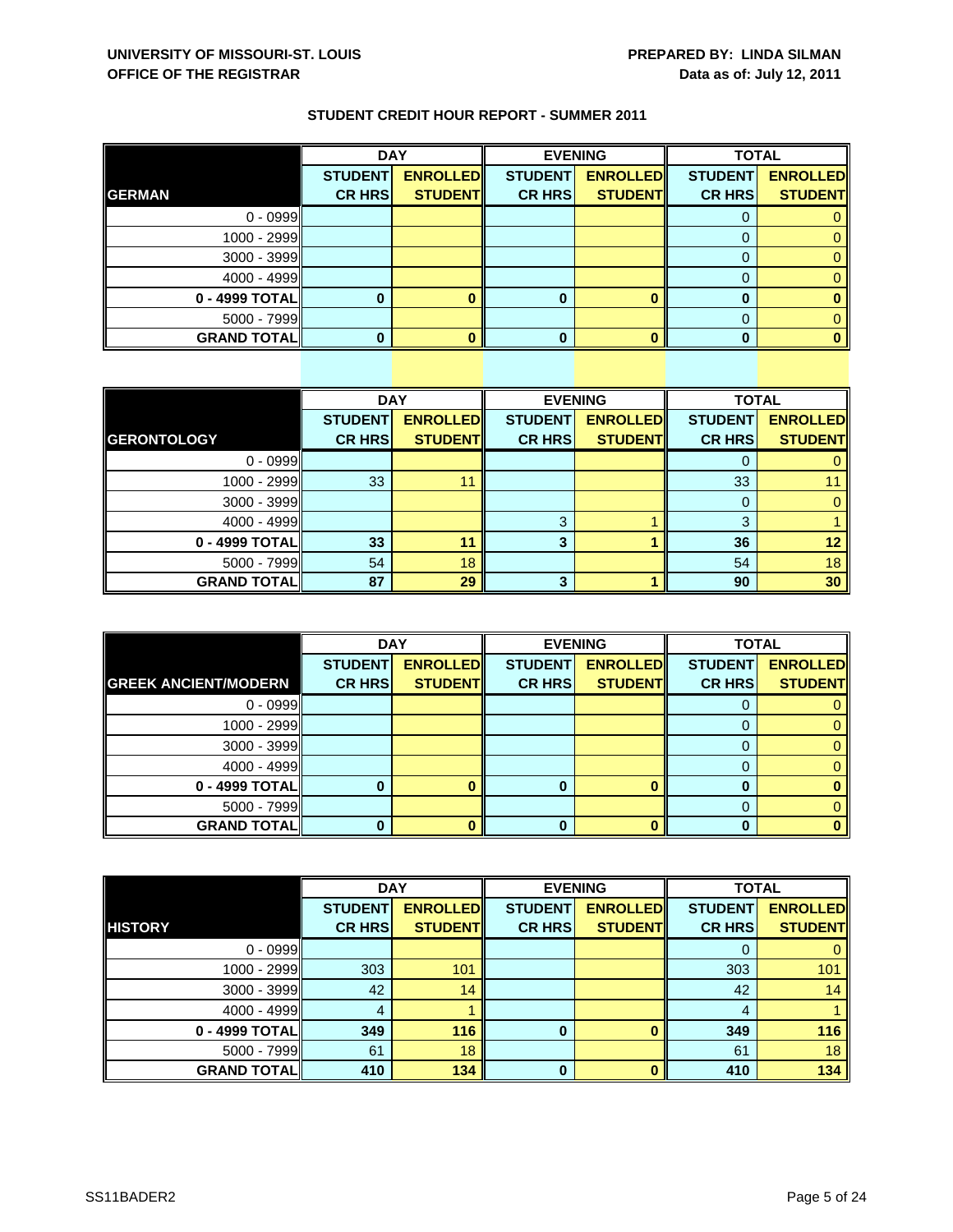|                    | <b>DAY</b>     |                 | <b>EVENING</b> |                 | <b>TOTAL</b>    |                 |
|--------------------|----------------|-----------------|----------------|-----------------|-----------------|-----------------|
|                    | <b>STUDENT</b> | <b>ENROLLED</b> | <b>STUDENT</b> | <b>ENROLLED</b> | <b>STUDENT</b>  | <b>ENROLLED</b> |
| <b>HONORS</b>      | <b>CR HRS</b>  | <b>STUDENT</b>  | <b>CR HRS</b>  | <b>STUDENT</b>  | <b>CR HRS</b>   | <b>STUDENT</b>  |
| $0 - 0999$         |                |                 |                |                 |                 |                 |
| 1000 - 2999        | 45             | 15              |                |                 | 45              | 15              |
| 3000 - 3999        | 12             | 4               |                |                 | 12 <sup>°</sup> |                 |
| $4000 - 4999$      | 45             | 21              |                |                 | 45              | 21              |
| 0 - 4999 TOTAL     | 102            | 40              | 0              |                 | 102             | 40              |
| $5000 - 7999$      |                |                 |                |                 |                 |                 |
| <b>GRAND TOTAL</b> | 102            | 40              | $\bf{0}$       |                 | 102             | 40              |

|                          | <b>DAY</b>     |                 |                | <b>EVENING</b>  | <b>TOTAL</b>   |                 |
|--------------------------|----------------|-----------------|----------------|-----------------|----------------|-----------------|
|                          | <b>STUDENT</b> | <b>ENROLLED</b> | <b>STUDENT</b> | <b>ENROLLED</b> | <b>STUDENT</b> | <b>ENROLLED</b> |
| <b>INTERDISCIPLINARY</b> | <b>CR HRS</b>  | <b>STUDENT</b>  | <b>CR HRS</b>  | <b>STUDENT</b>  | <b>CR HRS</b>  | <b>STUDENT</b>  |
| $0 - 0999$               |                |                 |                |                 |                |                 |
| 1000 - 2999              |                |                 |                |                 |                |                 |
| $3000 - 3999$            |                |                 |                |                 |                |                 |
| $4000 - 4999$            |                |                 |                |                 |                |                 |
| 0 - 4999 TOTAL           |                |                 | O              |                 |                |                 |
| $5000 - 7999$            |                |                 |                |                 |                |                 |
| <b>GRAND TOTAL</b>       |                |                 |                |                 |                |                 |

|                    | <b>DAY</b>     |                 |                | <b>EVENING</b>  | <b>TOTAL</b>   |                 |
|--------------------|----------------|-----------------|----------------|-----------------|----------------|-----------------|
|                    | <b>STUDENT</b> | <b>ENROLLED</b> | <b>STUDENT</b> | <b>ENROLLED</b> | <b>STUDENT</b> | <b>ENROLLED</b> |
| <b>ITALIAN</b>     | <b>CR HRS</b>  | <b>STUDENT</b>  | <b>CR HRS</b>  | <b>STUDENT</b>  | <b>CR HRS</b>  | <b>STUDENT</b>  |
| $0 - 0999$         |                |                 |                |                 | O              |                 |
| $1000 - 2999$      |                |                 |                |                 |                |                 |
| $3000 - 3999$      |                |                 |                |                 |                |                 |
| $4000 - 4999$      |                |                 |                |                 | 0              |                 |
| 0 - 4999 TOTAL     |                |                 |                |                 |                |                 |
| $5000 - 7999$      |                |                 |                |                 |                |                 |
| <b>GRAND TOTAL</b> |                |                 | 0              |                 | 0              |                 |

|                    | <b>DAY</b>     |                 |                | <b>EVENING</b>  |                | <b>TOTAL</b>    |  |
|--------------------|----------------|-----------------|----------------|-----------------|----------------|-----------------|--|
|                    | <b>STUDENT</b> | <b>ENROLLED</b> | <b>STUDENT</b> | <b>ENROLLED</b> | <b>STUDENT</b> | <b>ENROLLED</b> |  |
| <b>JAPANESE</b>    | <b>CR HRS</b>  | <b>STUDENT</b>  | <b>CR HRS</b>  | <b>STUDENT</b>  | <b>CR HRS</b>  | <b>STUDENT</b>  |  |
| $0 - 0999$         |                |                 |                |                 |                |                 |  |
| $1000 - 2999$      |                |                 |                |                 | 4              |                 |  |
| $3000 - 3999$      |                |                 |                |                 | O              | 0.              |  |
| $4000 - 4999$      |                |                 |                |                 |                |                 |  |
| $0 - 4999$ TOTAL   |                |                 |                |                 | 4              |                 |  |
| $5000 - 7999$      |                |                 |                |                 | 0              |                 |  |
| <b>GRAND TOTAL</b> |                |                 |                |                 |                |                 |  |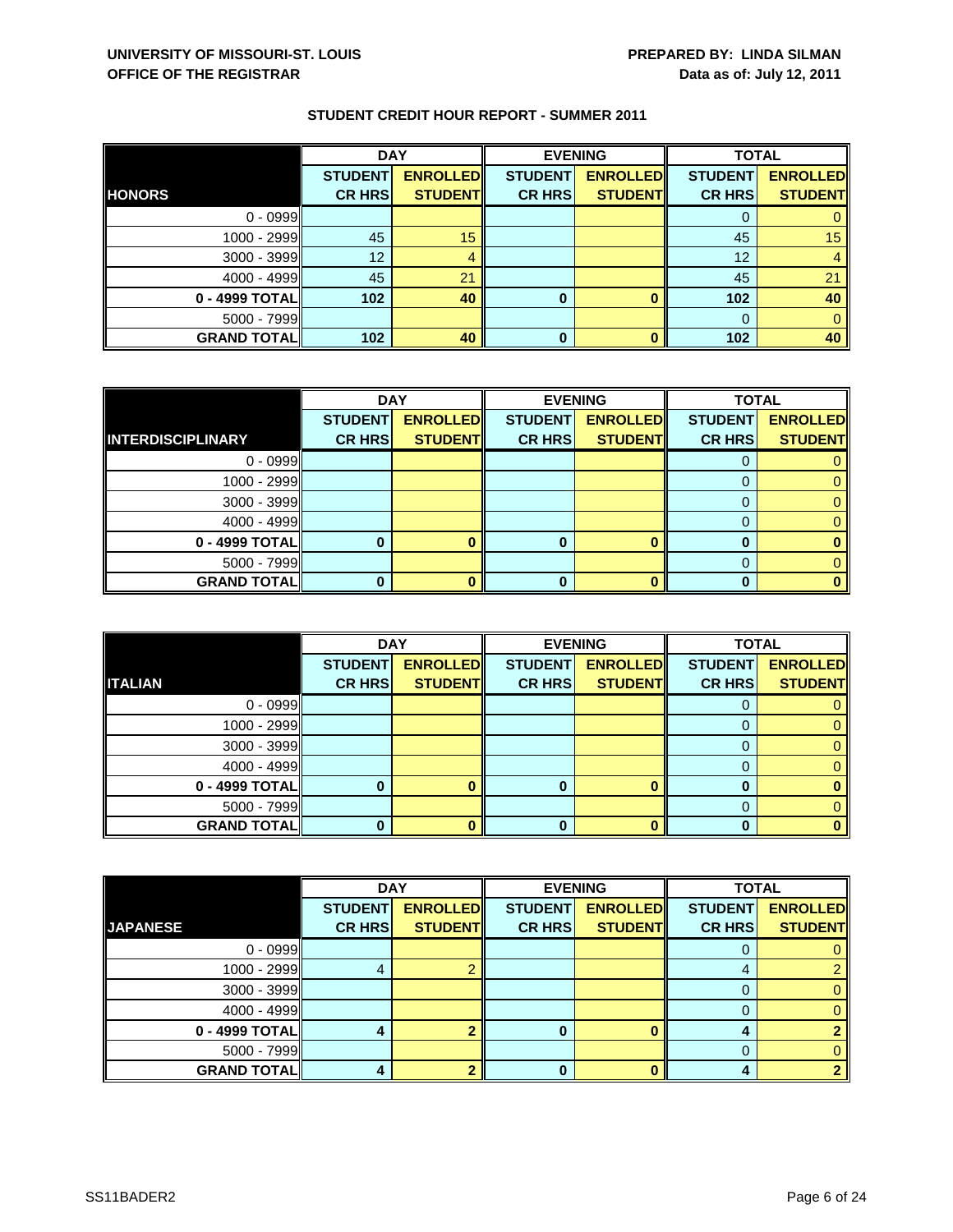|                    | <b>DAY</b>     |                 | <b>EVENING</b> |                 | <b>TOTAL</b>   |                 |
|--------------------|----------------|-----------------|----------------|-----------------|----------------|-----------------|
|                    | <b>STUDENT</b> | <b>ENROLLED</b> | <b>STUDENT</b> | <b>ENROLLED</b> | <b>STUDENT</b> | <b>ENROLLED</b> |
| <b>LATIN</b>       | <b>CR HRS</b>  | <b>STUDENT</b>  | <b>CR HRS</b>  | <b>STUDENT</b>  | <b>CR HRS</b>  | <b>STUDENT</b>  |
| $0 - 0999$         |                |                 |                |                 |                |                 |
| 1000 - 2999        |                |                 |                |                 |                |                 |
| 3000 - 3999        |                |                 |                |                 |                |                 |
| $4000 - 4999$      |                |                 |                |                 |                |                 |
| 0 - 4999 TOTAL     |                |                 |                |                 |                |                 |
| 5000 - 7999        |                |                 |                |                 |                |                 |
| <b>GRAND TOTAL</b> |                |                 |                |                 |                |                 |

|                    | <b>DAY</b>     |                 |                | <b>EVENING</b>  | <b>TOTAL</b>   |                 |
|--------------------|----------------|-----------------|----------------|-----------------|----------------|-----------------|
|                    | <b>STUDENT</b> | <b>ENROLLED</b> | <b>STUDENT</b> | <b>ENROLLED</b> | <b>STUDENT</b> | <b>ENROLLED</b> |
| <b>MATHEMATICS</b> | <b>CR HRS</b>  | <b>STUDENT</b>  | <b>CR HRS</b>  | <b>STUDENT</b>  | <b>CR HRS</b>  | <b>STUDENT</b>  |
| $0 - 0999$         |                |                 |                |                 |                |                 |
| 1000 - 2999        | 660            | 180             | 912            | 291             | 1,572          | 471             |
| $3000 - 3999$      |                |                 | 78             | 26              | 78             | 26              |
| $4000 - 4999$      | 12             | 4               | 45             | 15              | 57             | 19              |
| 0 - 4999 TOTAL     | 672            | 184             | 1,035          | 332             | 1,707          | 516             |
| $5000 - 7999$      | 19             | 9               |                |                 | 19             | 9               |
| <b>GRAND TOTAL</b> | 691            | 193             | 1,035          | 332             | 1,726          | 525             |

|                     | <b>DAY</b>                      |                                    |                                 | <b>EVENING</b>                     | <b>TOTAL</b>                    |                                   |
|---------------------|---------------------------------|------------------------------------|---------------------------------|------------------------------------|---------------------------------|-----------------------------------|
| <b>PHILOSOPHY</b>   | <b>STUDENT</b><br><b>CR HRS</b> | <b>ENROLLED</b><br><b>STUDENTI</b> | <b>STUDENT</b><br><b>CR HRS</b> | <b>ENROLLED</b><br><b>STUDENTI</b> | <b>STUDENT</b><br><b>CR HRS</b> | <b>ENROLLED</b><br><b>STUDENT</b> |
|                     |                                 |                                    |                                 |                                    |                                 |                                   |
| $0 - 0999$          |                                 |                                    |                                 |                                    | O                               |                                   |
| 1000 - 2999         | 369                             | 123                                |                                 |                                    | 369                             | 123                               |
| $3000 - 3999$       | 138                             | 46                                 |                                 |                                    | 138                             | 46                                |
| $4000 - 4999$       | 27                              | 9                                  |                                 |                                    | 27                              | 9                                 |
| 0 - 4999 TOTAL      | 534                             | 178                                | $\bf{0}$                        | O                                  | 534                             | 178                               |
| $5000 - 7999$       | 59                              | 20                                 |                                 |                                    | 59                              | 20                                |
| <b>GRAND TOTALI</b> | 593                             | 198                                | 0                               |                                    | 593                             | 198                               |

|                    | <b>DAY</b>     |                 | <b>EVENING</b> |                 | <b>TOTAL</b>   |                 |
|--------------------|----------------|-----------------|----------------|-----------------|----------------|-----------------|
|                    | <b>STUDENT</b> | <b>ENROLLED</b> | <b>STUDENT</b> | <b>ENROLLED</b> | <b>STUDENT</b> | <b>ENROLLED</b> |
| <b>PHYSICS</b>     | <b>CR HRS</b>  | <b>STUDENT</b>  | <b>CR HRS</b>  | <b>STUDENT</b>  | <b>CR HRS</b>  | <b>STUDENT</b>  |
| $0 - 0999$         |                |                 |                |                 | 0              | 0               |
| 1000 - 2999        | 682            | 175             |                |                 | 682            | 175             |
| 3000 - 3999        | 15             |                 |                |                 | 15             |                 |
| $4000 - 4999$      | 3              |                 |                |                 | 3              |                 |
| 0 - 4999 TOTAL     | 700            | 183             | $\bf{0}$       |                 | 700            | 183             |
| $5000 - 7999$      | 43             | 12              |                |                 | 43             | 12 <sup>°</sup> |
| <b>GRAND TOTAL</b> | 743            | 195             | $\bf{0}$       | n               | 743            | 195             |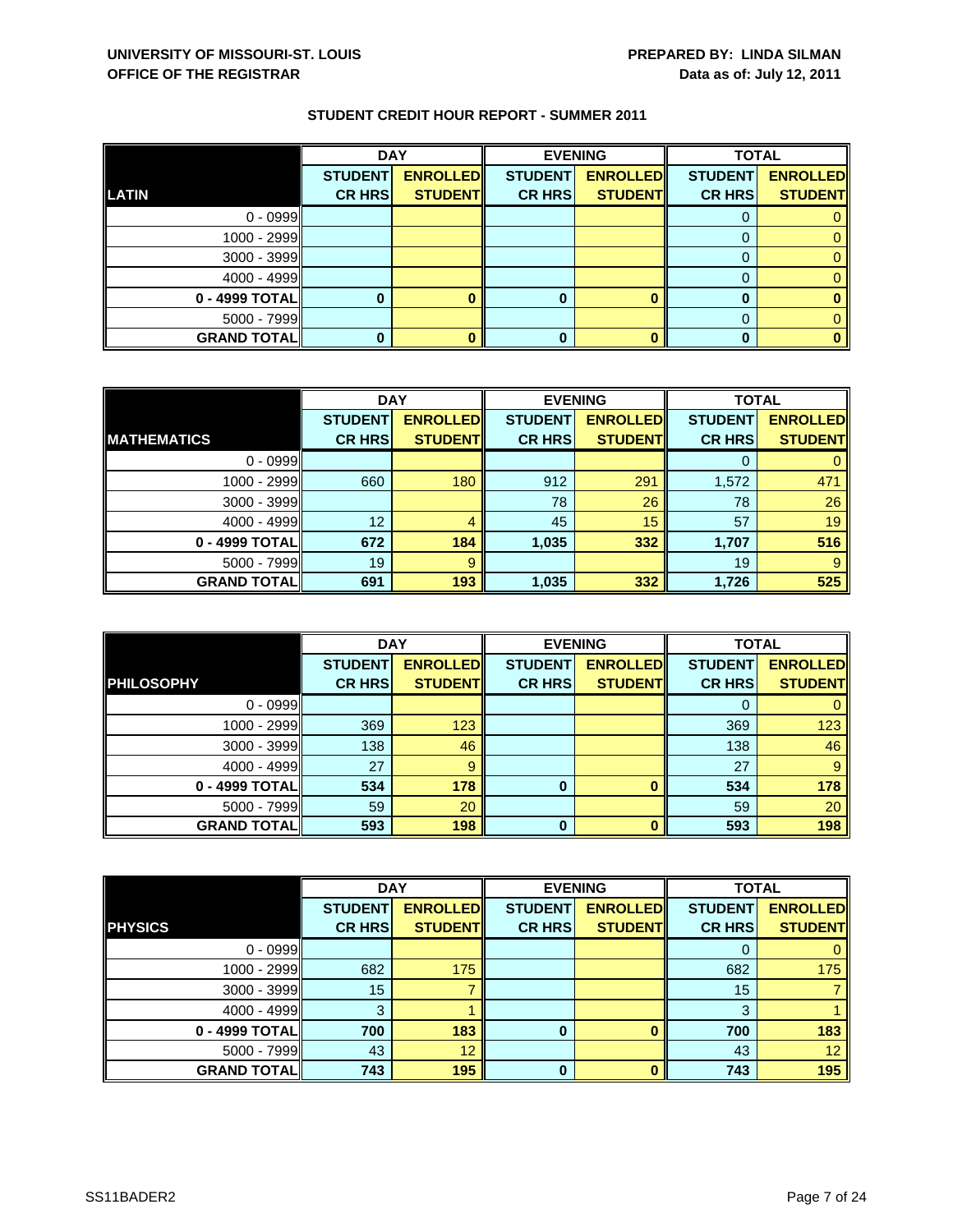|                          | <b>DAY</b>     |                 |                | <b>EVENING</b>  |                | <b>TOTAL</b>    |  |
|--------------------------|----------------|-----------------|----------------|-----------------|----------------|-----------------|--|
|                          | <b>STUDENT</b> | <b>ENROLLED</b> | <b>STUDENT</b> | <b>ENROLLED</b> | <b>STUDENT</b> | <b>ENROLLED</b> |  |
| <b>POLITICAL SCIENCE</b> | <b>CR HRS</b>  | <b>STUDENT</b>  | <b>CR HRS</b>  | <b>STUDENT</b>  | <b>CR HRS</b>  | <b>STUDENT</b>  |  |
| $0 - 0999$               |                |                 |                |                 |                |                 |  |
| $1000 - 2999$            | 90             | 30              | 36             | 12              | 126            | 42              |  |
| $3000 - 3999$            | 30             | 8               |                |                 | 30             | 8               |  |
| $4000 - 4999$            |                |                 |                |                 |                |                 |  |
| 0 - 4999 TOTAL           | 120            | 38              | 36             | 12              | 156            | 50              |  |
| $5000 - 7999$            | 28             | 11              |                |                 | 28             |                 |  |
| <b>GRAND TOTAL</b>       | 148            | 49              | 36             | 12              | 184            | 61              |  |

|                    | <b>DAY</b>     |                 | <b>EVENING</b> |                 | <b>TOTAL</b>   |                 |
|--------------------|----------------|-----------------|----------------|-----------------|----------------|-----------------|
|                    | <b>STUDENT</b> | <b>ENROLLED</b> | <b>STUDENT</b> | <b>ENROLLED</b> | <b>STUDENT</b> | <b>ENROLLED</b> |
| <b>PSYCHOLOGY</b>  | <b>CR HRS</b>  | <b>STUDENT</b>  | <b>CR HRS</b>  | <b>STUDENT</b>  | <b>CR HRS</b>  | <b>STUDENT</b>  |
| $0 - 0999$         |                |                 |                |                 |                |                 |
| 1000 - 2999        | 678            | 226             | 78             | 26              | 756            | 252             |
| $3000 - 3999$      | 154            | 54              |                |                 | 154            | 54              |
| $4000 - 4999$      |                |                 | 57             | 19              | 57             | 19              |
| 0 - 4999 TOTAL     | 832            | 280             | 135            | 45              | 967            | 325             |
| $5000 - 7999$      | 117            | 85              |                |                 | 117            | 85              |
| <b>GRAND TOTAL</b> | 949            | 365             | 135            | 45              | 1,084          | 410             |

|                                        | <b>DAY</b>                      |                                   |                                 | <b>EVENING</b>                    | <b>TOTAL</b>                    |                                   |
|----------------------------------------|---------------------------------|-----------------------------------|---------------------------------|-----------------------------------|---------------------------------|-----------------------------------|
| <b>SCHOOL OF</b><br><b>SOCIAL WORK</b> | <b>STUDENT</b><br><b>CR HRS</b> | <b>ENROLLED</b><br><b>STUDENT</b> | <b>STUDENT</b><br><b>CR HRS</b> | <b>ENROLLED</b><br><b>STUDENT</b> | <b>STUDENT</b><br><b>CR HRS</b> | <b>ENROLLED</b><br><b>STUDENT</b> |
|                                        |                                 |                                   |                                 |                                   |                                 |                                   |
| $0 - 0999$                             |                                 |                                   |                                 |                                   | O                               |                                   |
| 1000 - 2999                            | 9                               | З                                 |                                 |                                   | 9                               | 3                                 |
| $3000 - 3999$                          |                                 |                                   |                                 |                                   |                                 |                                   |
| $4000 - 4999$                          | 84                              | 28                                | 204                             | 68                                | 288                             | 96                                |
| 0 - 4999 TOTAL                         | 93                              | 31                                | 204                             | 68                                | 297                             | 99                                |
| $5000 - 7999$                          | 178                             | 61                                |                                 |                                   | 178                             | 61                                |
| <b>GRAND TOTALI</b>                    | 271                             | 92                                | 204                             | 68                                | 475                             | 160                               |

|                    | <b>DAY</b>     |                 |                | <b>EVENING</b>  |                | <b>TOTAL</b>    |  |
|--------------------|----------------|-----------------|----------------|-----------------|----------------|-----------------|--|
|                    | <b>STUDENT</b> | <b>ENROLLED</b> | <b>STUDENT</b> | <b>ENROLLED</b> | <b>STUDENT</b> | <b>ENROLLED</b> |  |
| <b>SOCIOLOGY</b>   | <b>CR HRS</b>  | <b>STUDENT</b>  | <b>CR HRS</b>  | <b>STUDENT</b>  | <b>CR HRS</b>  | <b>STUDENT</b>  |  |
| $0 - 0999$         |                |                 |                |                 | 0              | 0               |  |
| 1000 - 2999        | 168            | 56              |                |                 | 168            | 56              |  |
| $3000 - 3999$      |                |                 | 57             | 19              | 57             | 19              |  |
| $4000 - 4999$      | 12             | 4               | 9              | 3               | 21             |                 |  |
| 0 - 4999 TOTAL     | 180            | 60              | 66             | 22              | 246            | 82              |  |
| $5000 - 7999$      |                |                 |                |                 | $\Omega$       | $\mathbf{0}$    |  |
| <b>GRAND TOTAL</b> | 180            | 60              | 66             | 22              | 246            | 82              |  |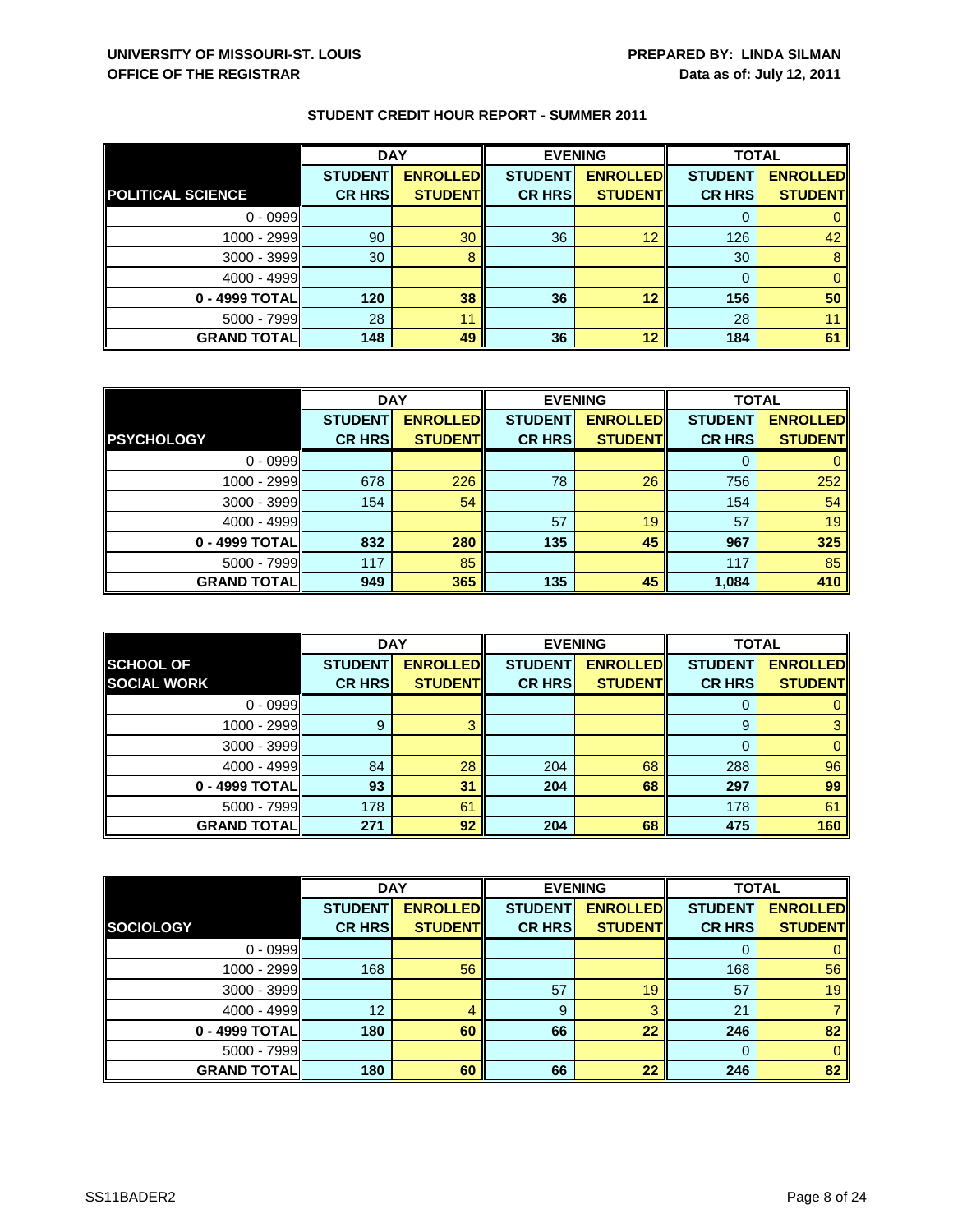|                    | <b>DAY</b>                      |                                   | <b>EVENING</b>                  |                                   | <b>TOTAL</b>                    |                                   |
|--------------------|---------------------------------|-----------------------------------|---------------------------------|-----------------------------------|---------------------------------|-----------------------------------|
| <b>SPANISH</b>     | <b>STUDENT</b><br><b>CR HRS</b> | <b>ENROLLED</b><br><b>STUDENT</b> | <b>STUDENT</b><br><b>CR HRS</b> | <b>ENROLLED</b><br><b>STUDENT</b> | <b>STUDENT</b><br><b>CR HRS</b> | <b>ENROLLED</b><br><b>STUDENT</b> |
|                    |                                 |                                   |                                 |                                   |                                 |                                   |
| $0 - 0999$         |                                 |                                   |                                 |                                   |                                 |                                   |
| 1000 - 2999        | 560                             | 136                               |                                 |                                   | 560                             | 136                               |
| 3000 - 3999        |                                 |                                   |                                 |                                   |                                 |                                   |
| $4000 - 4999$      |                                 |                                   |                                 |                                   |                                 |                                   |
| 0 - 4999 TOTAL     | 560                             | 136                               | 0                               |                                   | 560                             | 136                               |
| $5000 - 7999$      |                                 |                                   |                                 |                                   | $\Omega$                        |                                   |
| <b>GRAND TOTAL</b> | 560                             | 136                               | 0                               |                                   | 560                             | 136                               |

|                             | <b>DAY</b>     |                 | <b>EVENING</b> |                 | <b>TOTAL</b>   |                 |
|-----------------------------|----------------|-----------------|----------------|-----------------|----------------|-----------------|
| <b>WOMEN'S &amp; GENDER</b> | <b>STUDENT</b> | <b>ENROLLED</b> | <b>STUDENT</b> | <b>ENROLLED</b> | <b>STUDENT</b> | <b>ENROLLED</b> |
| <b>STUDIES</b>              | <b>CR HRS</b>  | <b>STUDENT</b>  | <b>CR HRS</b>  | <b>STUDENT</b>  | <b>CR HRS</b>  | <b>STUDENT</b>  |
| $0 - 0999$                  |                |                 |                |                 |                |                 |
| $1000 - 2999$               | 45             | 15              |                |                 | 45             | 15 <sub>1</sub> |
| 3000 - 3999                 |                |                 |                |                 | 0              |                 |
| $4000 - 4999$               | 12             |                 |                |                 | 12             |                 |
| 0 - 4999 TOTAL              | 57             | 19              | 0              |                 | 57             | 19              |
| $5000 - 7999$               | 6              |                 |                |                 | 6              |                 |
| <b>GRAND TOTAL</b>          | 63             | 21              | <sup>0</sup>   |                 | 63             | 21              |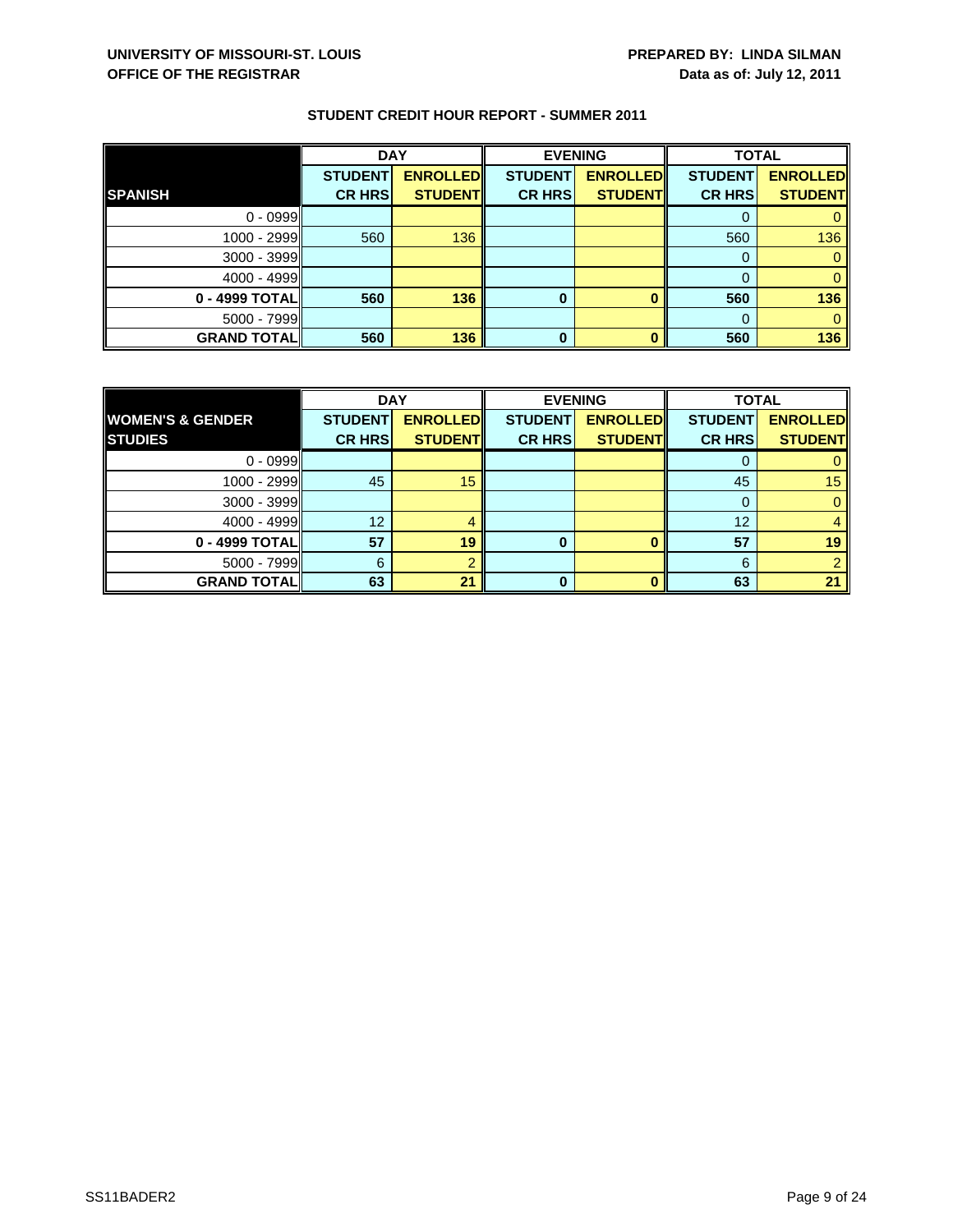|                      | <b>DAY</b>     |                 | <b>EVENING</b> |                 | <b>TOTAL</b>   |                 |
|----------------------|----------------|-----------------|----------------|-----------------|----------------|-----------------|
|                      | <b>STUDENT</b> | <b>ENROLLED</b> | <b>STUDENT</b> | <b>ENROLLED</b> | <b>STUDENT</b> | <b>ENROLLED</b> |
| <b>APPLIED MUSIC</b> | <b>CR HRS</b>  | <b>STUDENT</b>  | <b>CR HRS</b>  | <b>STUDENT</b>  | <b>CR HRS</b>  | <b>STUDENT</b>  |
| $0 - 0999$           |                |                 |                |                 |                |                 |
| 1000 - 2999          |                |                 |                |                 |                |                 |
| 3000 - 3999          |                |                 |                |                 |                |                 |
| $4000 - 4999$        |                |                 |                |                 |                |                 |
| 0 - 4999 TOTAL       |                |                 |                |                 |                |                 |
| $5000 - 7999$        |                |                 |                |                 |                |                 |
| <b>GRAND TOTAL</b>   |                |                 |                |                 |                |                 |

|                      | <b>DAY</b>     |                 | <b>EVENING</b> |                 | <b>TOTAL</b>   |                 |
|----------------------|----------------|-----------------|----------------|-----------------|----------------|-----------------|
|                      | <b>STUDENT</b> | <b>ENROLLED</b> | <b>STUDENT</b> | <b>ENROLLED</b> | <b>STUDENT</b> | <b>ENROLLED</b> |
| <b>ART EDUCATION</b> | <b>CR HRS</b>  | <b>STUDENT</b>  | <b>CR HRS</b>  | <b>STUDENT</b>  | <b>CR HRS</b>  | <b>STUDENT</b>  |
| $0 - 0999$           |                |                 |                |                 |                |                 |
| 1000 - 2999          | 54             | 18              |                |                 | 54             | 18              |
| $3000 - 3999$        |                |                 |                |                 | 0              |                 |
| 4000 - 4999          | 3              |                 |                |                 | 3              |                 |
| 0 - 4999 TOTAL       | 57             | 19              | O              |                 | 57             | 19              |
| $5000 - 7999$        |                |                 |                |                 | 3              |                 |
| <b>GRAND TOTAL</b>   | 60             | 20              |                | n               | 60             | 20              |

|                     | <b>DAY</b>                      |                                   |                                 | <b>EVENING</b>                    | <b>TOTAL</b>                    |                                   |
|---------------------|---------------------------------|-----------------------------------|---------------------------------|-----------------------------------|---------------------------------|-----------------------------------|
| <b>ART HISTORY</b>  | <b>STUDENT</b><br><b>CR HRS</b> | <b>ENROLLED</b><br><b>STUDENT</b> | <b>STUDENT</b><br><b>CR HRS</b> | <b>ENROLLED</b><br><b>STUDENT</b> | <b>STUDENT</b><br><b>CR HRS</b> | <b>ENROLLED</b><br><b>STUDENT</b> |
|                     |                                 |                                   |                                 |                                   |                                 |                                   |
| $0 - 0999$          |                                 |                                   |                                 |                                   |                                 |                                   |
| 1000 - 2999         | 138                             | 46                                |                                 |                                   | 138                             | 46                                |
| 3000 - 3999         | 3                               |                                   |                                 |                                   | 3                               |                                   |
| $4000 - 4999$       |                                 |                                   |                                 |                                   |                                 |                                   |
| 0 - 4999 TOTAL      | 141                             | 47                                |                                 |                                   | 141                             | 47                                |
| 5000 - 7999         |                                 |                                   |                                 |                                   |                                 |                                   |
| <b>GRAND TOTALI</b> | 141                             | 47                                | 0                               |                                   | 141                             | 47                                |

|                      | <b>DAY</b>     |                 |                | <b>EVENING</b>  |                | <b>TOTAL</b>    |  |
|----------------------|----------------|-----------------|----------------|-----------------|----------------|-----------------|--|
|                      | <b>STUDENT</b> | <b>ENROLLED</b> | <b>STUDENT</b> | <b>ENROLLED</b> | <b>STUDENT</b> | <b>ENROLLED</b> |  |
| <b>COMMUNICATION</b> | <b>CR HRS</b>  | <b>STUDENT</b>  | <b>CR HRS</b>  | <b>STUDENT</b>  | <b>CR HRS</b>  | <b>STUDENT</b>  |  |
| $0 - 0999$           |                |                 |                |                 | 0              | $\mathbf{0}$    |  |
| 1000 - 2999          | 528            | 176             |                |                 | 528            | 176             |  |
| 3000 - 3999          | 243            | 81              |                |                 | 243            | 81              |  |
| $4000 - 4999$        | 69             | 20              |                |                 | 69             | 20              |  |
| 0 - 4999 TOTAL       | 840            | 277             | $\bf{0}$       |                 | 840            | 277             |  |
| $5000 - 7999$        | 33             | 10              |                |                 | 33             | 10 <sup>°</sup> |  |
| <b>GRAND TOTAL</b>   | 873            | 287             | $\bf{0}$       | O               | 873            | 287             |  |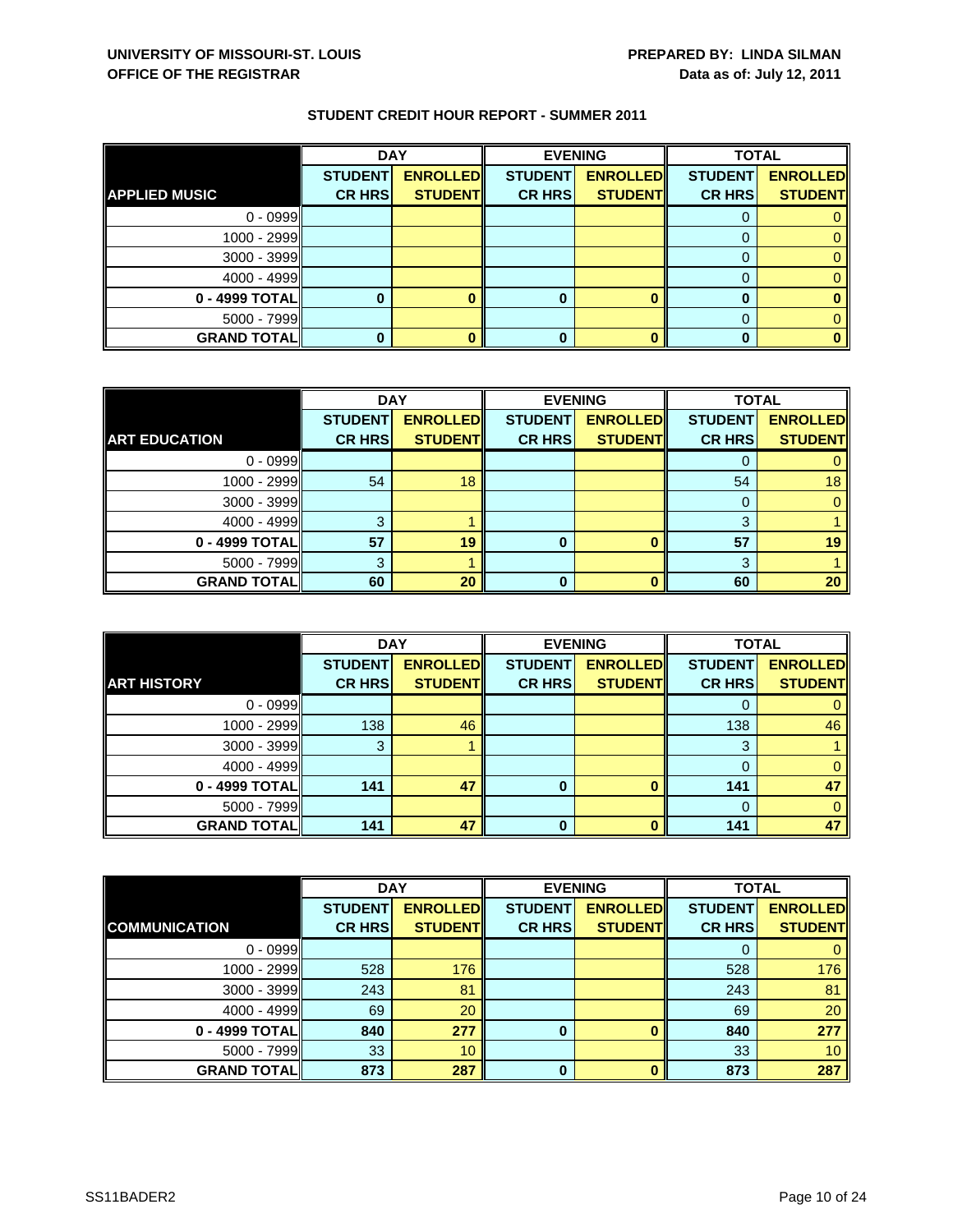|                    | <b>DAY</b>     |                 | <b>EVENING</b> |                 | <b>TOTAL</b>   |                 |
|--------------------|----------------|-----------------|----------------|-----------------|----------------|-----------------|
| <b>ENSEMBLE</b>    | <b>STUDENT</b> | <b>ENROLLED</b> | <b>STUDENT</b> | <b>ENROLLED</b> | <b>STUDENT</b> | <b>ENROLLED</b> |
| <b>PERFORMANCE</b> | <b>CR HRS</b>  | <b>STUDENT</b>  | <b>CR HRS</b>  | <b>STUDENT</b>  | <b>CR HRS</b>  | <b>STUDENT</b>  |
| $0 - 0999$         |                |                 |                |                 |                |                 |
| 1000 - 2999        |                |                 |                |                 |                |                 |
| 3000 - 3999        |                |                 |                |                 |                |                 |
| $4000 - 4999$      |                |                 |                |                 |                |                 |
| 0 - 4999 TOTAL     |                |                 |                |                 |                |                 |
| $5000 - 7999$      |                |                 |                |                 |                |                 |
| <b>GRAND TOTAL</b> |                |                 |                |                 |                |                 |

|                      | <b>DAY</b>     |                 |                | <b>EVENING</b>  |                | <b>TOTAL</b>    |  |
|----------------------|----------------|-----------------|----------------|-----------------|----------------|-----------------|--|
|                      | <b>STUDENT</b> | <b>ENROLLED</b> | <b>STUDENT</b> | <b>ENROLLED</b> | <b>STUDENT</b> | <b>ENROLLED</b> |  |
| <b>MEDIA STUDIES</b> | <b>CR HRS</b>  | <b>STUDENT</b>  | <b>CR HRS</b>  | <b>STUDENT</b>  | <b>CR HRS</b>  | <b>STUDENT</b>  |  |
| $0 - 0999$           |                |                 |                |                 |                |                 |  |
| $1000 - 2999$        | 396            | 132             |                |                 | 396            | 132             |  |
| $3000 - 3999$        | 66             | 17              |                |                 | 66             | 17              |  |
| $4000 - 4999$        | 12             |                 |                |                 | 12             |                 |  |
| 0 - 4999 TOTAL       | 474            | 153             | 0              |                 | 474            | 153             |  |
| $5000 - 7999$        |                |                 |                |                 |                |                 |  |
| <b>GRAND TOTAL</b>   | 474            | 153             | O              |                 | 474            | 153             |  |

|                        | <b>DAY</b>     |                 | <b>EVENING</b> |                 | <b>TOTAL</b>   |                 |
|------------------------|----------------|-----------------|----------------|-----------------|----------------|-----------------|
|                        | <b>STUDENT</b> | <b>ENROLLED</b> | <b>STUDENT</b> | <b>ENROLLED</b> | <b>STUDENT</b> | <b>ENROLLED</b> |
| <b>MUSIC EDUCATION</b> | <b>CR HRS</b>  | <b>STUDENT</b>  | <b>CR HRS</b>  | <b>STUDENT</b>  | <b>CR HRS</b>  | <b>STUDENT</b>  |
| $0 - 0999$             |                |                 |                |                 | υ              |                 |
| $1000 - 2999$          |                |                 |                |                 |                |                 |
| $3000 - 3999$          | 66             | 22              |                |                 | 66             | 22              |
| $4000 - 4999$          |                |                 |                |                 |                |                 |
| 0 - 4999 TOTAL         | 66             | 22              | 0              | n               | 66             | 22              |
| $5000 - 7999$          | 33             | 11              |                |                 | 33             |                 |
| <b>GRAND TOTAL</b>     | 99             | 33              | 0              |                 | 99             | 33              |

|                      | <b>DAY</b>     |                 |                | <b>EVENING</b>  | <b>TOTAL</b>   |                 |
|----------------------|----------------|-----------------|----------------|-----------------|----------------|-----------------|
|                      | <b>STUDENT</b> | <b>ENROLLED</b> | <b>STUDENT</b> | <b>ENROLLED</b> | <b>STUDENT</b> | <b>ENROLLED</b> |
| <b>MUSIC HISTORY</b> | <b>CR HRS</b>  | <b>STUDENT</b>  | <b>CR HRS</b>  | <b>STUDENT</b>  | <b>CR HRS</b>  | <b>STUDENT</b>  |
| $0 - 0999$           |                |                 |                |                 |                |                 |
| $1000 - 2999$        | 18             | 6               |                |                 | 18             | 6               |
| $3000 - 3999$        |                |                 |                |                 | 0              | 0               |
| $4000 - 4999$        |                |                 |                |                 |                | 0               |
| $0 - 4999$ TOTAL     | 18             |                 | 0              |                 | 18             | 6               |
| $5000 - 7999$        |                |                 |                |                 | 0              |                 |
| <b>GRAND TOTAL</b>   | 18             | 6               | ŋ              |                 | 18             | 6               |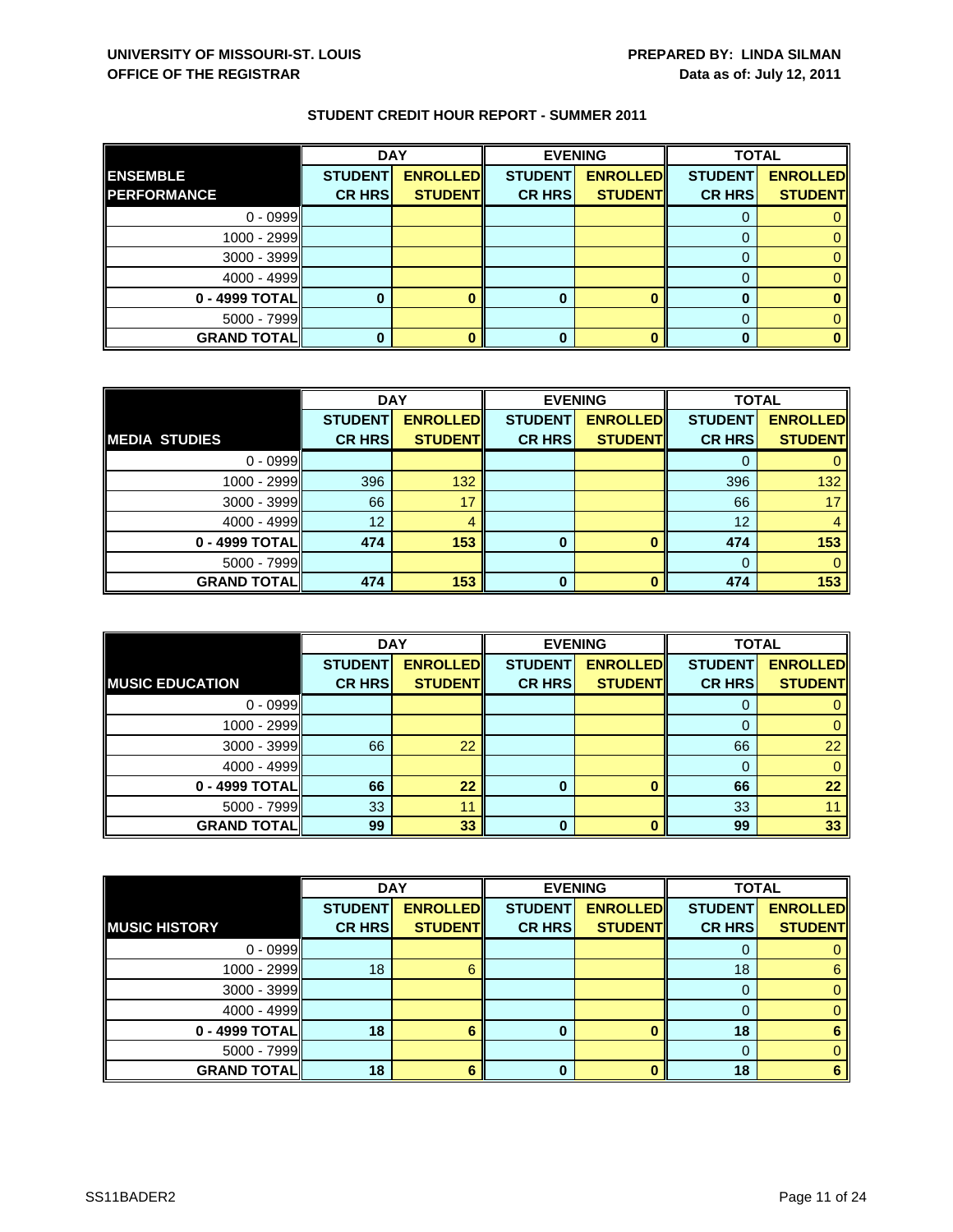|                    | <b>DAY</b>     |                 | <b>EVENING</b> |                 | <b>TOTAL</b>   |                 |
|--------------------|----------------|-----------------|----------------|-----------------|----------------|-----------------|
|                    | <b>STUDENT</b> | <b>ENROLLED</b> | <b>STUDENT</b> | <b>ENROLLED</b> | <b>STUDENT</b> | <b>ENROLLED</b> |
| <b>PEDAGOGY</b>    | <b>CR HRS</b>  | <b>STUDENT</b>  | <b>CR HRS</b>  | <b>STUDENT</b>  | <b>CR HRS</b>  | <b>STUDENT</b>  |
| $0 - 0999$         |                |                 |                |                 |                |                 |
| 1000 - 2999        |                |                 |                |                 |                |                 |
| 3000 - 3999        |                |                 |                |                 |                |                 |
| $4000 - 4999$      |                |                 |                |                 |                |                 |
| 0 - 4999 TOTAL     |                |                 |                |                 |                |                 |
| $5000 - 7999$      |                |                 |                |                 |                |                 |
| <b>GRAND TOTAL</b> |                |                 |                |                 |                |                 |

|                    | <b>DAY</b>     |                 |                | <b>EVENING</b>  |                | <b>TOTAL</b>    |  |
|--------------------|----------------|-----------------|----------------|-----------------|----------------|-----------------|--|
|                    | <b>STUDENT</b> | <b>ENROLLED</b> | <b>STUDENT</b> | <b>ENROLLED</b> | <b>STUDENT</b> | <b>ENROLLED</b> |  |
| <b>PRACTICUM</b>   | <b>CR HRS</b>  | <b>STUDENT</b>  | <b>CR HRS</b>  | <b>STUDENT</b>  | <b>CR HRS</b>  | <b>STUDENT</b>  |  |
| $0 - 0999$         |                |                 |                |                 |                |                 |  |
| 1000 - 2999        |                |                 |                |                 |                |                 |  |
| $3000 - 3999$      |                |                 |                |                 |                |                 |  |
| 4000 - 4999        | વ              |                 |                |                 | 3              |                 |  |
| 0 - 4999 TOTAL     |                |                 |                |                 | 3              |                 |  |
| $5000 - 7999$      | 12             |                 |                |                 | 12             |                 |  |
| <b>GRAND TOTAL</b> | 15             |                 |                | n               | 15             |                 |  |

|                     | <b>DAY</b>                      |                                   |                                 | <b>EVENING</b>                    | <b>TOTAL</b>                    |                                   |
|---------------------|---------------------------------|-----------------------------------|---------------------------------|-----------------------------------|---------------------------------|-----------------------------------|
| <b>STUDIO ART</b>   | <b>STUDENT</b><br><b>CR HRS</b> | <b>ENROLLED</b><br><b>STUDENT</b> | <b>STUDENT</b><br><b>CR HRS</b> | <b>ENROLLED</b><br><b>STUDENT</b> | <b>STUDENT</b><br><b>CR HRS</b> | <b>ENROLLED</b><br><b>STUDENT</b> |
| $0 - 0999$          |                                 |                                   |                                 |                                   | O                               |                                   |
|                     |                                 |                                   |                                 |                                   |                                 |                                   |
| $1000 - 2999$       | 27                              |                                   |                                 |                                   | 27                              | 9                                 |
| $3000 - 3999$       | 18                              | 6                                 |                                 |                                   | 18                              | 6                                 |
| $4000 - 4999$       |                                 |                                   |                                 |                                   | 0                               |                                   |
| 0 - 4999 TOTAL      | 45                              | 15                                | 0                               |                                   | 45                              | 15                                |
| $5000 - 7999$       |                                 |                                   |                                 |                                   | $\Omega$                        |                                   |
| <b>GRAND TOTALI</b> | 45                              | 15                                | 0                               |                                   | 45                              | 15                                |

|                    | <b>DAY</b>     |                 | <b>EVENING</b> |                 | <b>TOTAL</b>   |                 |
|--------------------|----------------|-----------------|----------------|-----------------|----------------|-----------------|
|                    | <b>STUDENT</b> | <b>ENROLLED</b> | <b>STUDENT</b> | <b>ENROLLED</b> | <b>STUDENT</b> | <b>ENROLLED</b> |
| <b>THEATRE</b>     | <b>CR HRS</b>  | <b>STUDENT</b>  | <b>CR HRS</b>  | <b>STUDENT</b>  | <b>CR HRS</b>  | <b>STUDENT</b>  |
| $0 - 0999$         |                |                 |                |                 |                |                 |
| $1000 - 2999$      |                |                 |                |                 |                | 0               |
| $3000 - 3999$      |                |                 |                |                 | O              | 0.              |
| $4000 - 4999$      |                |                 |                |                 |                |                 |
| $0 - 4999$ TOTAL   |                |                 |                |                 |                |                 |
| $5000 - 7999$      |                |                 |                |                 | 0              |                 |
| <b>GRAND TOTAL</b> |                |                 |                |                 | n              | o               |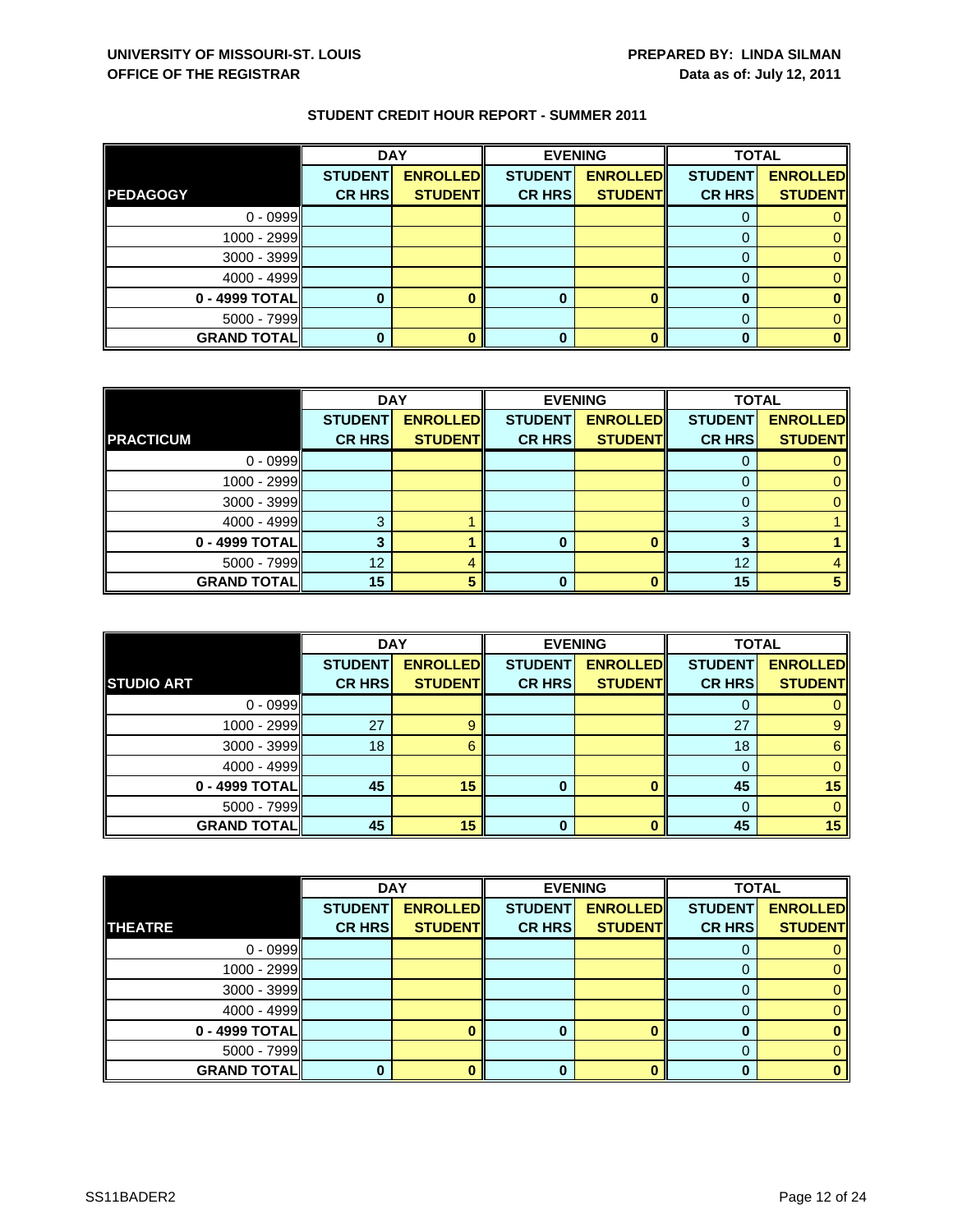|                          | <b>DAY</b>                      |                                   | <b>EVENING</b>                  |                                   | <b>TOTAL</b>                    |                                   |
|--------------------------|---------------------------------|-----------------------------------|---------------------------------|-----------------------------------|---------------------------------|-----------------------------------|
| <b>THEATRE AND DANCE</b> | <b>STUDENT</b><br><b>CR HRS</b> | <b>ENROLLED</b><br><b>STUDENT</b> | <b>STUDENT</b><br><b>CR HRS</b> | <b>ENROLLED</b><br><b>STUDENT</b> | <b>STUDENT</b><br><b>CR HRS</b> | <b>ENROLLED</b><br><b>STUDENT</b> |
| $0 - 0999$               |                                 |                                   |                                 |                                   |                                 |                                   |
|                          |                                 |                                   |                                 |                                   |                                 |                                   |
| 1000 - 2999II            | 169                             | 57                                | 33                              | 11                                | 202                             | 68                                |
| 3000 - 3999              |                                 |                                   |                                 |                                   |                                 |                                   |
| $4000 - 4999$            |                                 |                                   |                                 |                                   |                                 |                                   |
| 0 - 4999 TOTAL           | 169                             | 57                                | 33                              | 11                                | 202                             | 68                                |
| $5000 - 7999$            |                                 |                                   |                                 |                                   |                                 |                                   |
| <b>GRAND TOTAL</b>       | 169                             | 57                                | 33                              | 11                                | 202                             | 68                                |

|                                 | <b>DAY</b>     |                 | <b>EVENING</b> |                 | <b>TOTAL</b>   |                 |
|---------------------------------|----------------|-----------------|----------------|-----------------|----------------|-----------------|
|                                 | <b>STUDENT</b> | <b>ENROLLED</b> | <b>STUDENT</b> | <b>ENROLLED</b> | <b>STUDENT</b> | <b>ENROLLED</b> |
| <b>THEORY &amp; COMPOSITION</b> | <b>CR HRS</b>  | <b>STUDENT</b>  | <b>CR HRS</b>  | <b>STUDENT</b>  | <b>CR HRS</b>  | <b>STUDENT</b>  |
| $0 - 0999$                      |                |                 |                |                 |                |                 |
| 1000 - 2999                     |                |                 |                |                 |                |                 |
| $3000 - 3999$                   |                |                 |                |                 |                |                 |
| $4000 - 4999$                   |                |                 |                |                 |                |                 |
| 0 - 4999 TOTAL                  |                |                 | O              |                 |                |                 |
| $5000 - 7999$                   |                |                 |                |                 |                |                 |
| <b>GRAND TOTALI</b>             |                |                 | n              |                 |                |                 |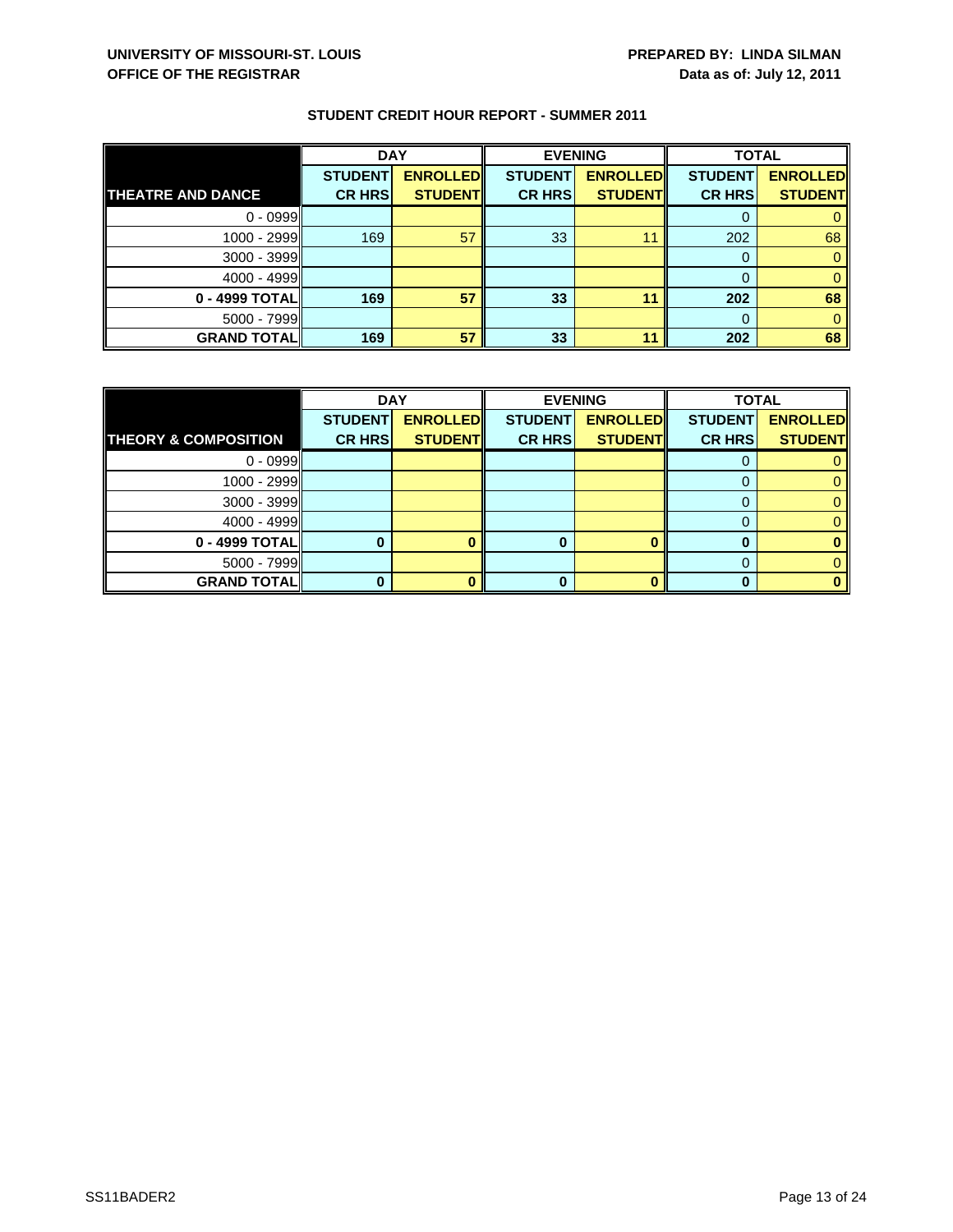|                    | <b>DAY</b>     |                 | <b>EVENING</b> |                 | <b>TOTAL</b>   |                 |
|--------------------|----------------|-----------------|----------------|-----------------|----------------|-----------------|
|                    | <b>STUDENT</b> | <b>ENROLLED</b> | <b>STUDENT</b> | <b>ENROLLED</b> | <b>STUDENT</b> | <b>ENROLLED</b> |
| <b>ACCOUNTING</b>  | <b>CR HRS</b>  | <b>STUDENTI</b> | <b>CR HRS</b>  | <b>STUDENTI</b> | <b>CR HRS</b>  | <b>STUDENT</b>  |
| $0 - 0999$         |                |                 |                |                 | O              |                 |
| $1000 - 2999$      | 120            | 40              | 132            | 44              | 252            | 84              |
| $3000 - 3999$      | 48             | 16              | 306            | 102             | 354            | 118             |
| $4000 - 4999$      |                |                 |                |                 | 0              |                 |
| 0 - 4999 TOTAL     | 168            | 56              | 438            | 146             | 606            | 202             |
| $5000 - 7999$      | 204            | 68              |                |                 | 204            | 68              |
| <b>GRAND TOTAL</b> | 372            | 124             | 438            | 146             | 810            | 270             |

|                       | <b>DAY</b>     |                 |                | <b>EVENING</b>  | <b>TOTAL</b>   |                 |
|-----------------------|----------------|-----------------|----------------|-----------------|----------------|-----------------|
| <b>BUSINESS</b>       | <b>STUDENT</b> | <b>ENROLLED</b> | <b>STUDENT</b> | <b>ENROLLED</b> | <b>STUDENT</b> | <b>ENROLLED</b> |
| <b>ADMINISTRATION</b> | <b>CR HRS</b>  | <b>STUDENT</b>  | <b>CR HRS</b>  | <b>STUDENT</b>  | <b>CR HRS</b>  | <b>STUDENT</b>  |
| $0 - 0999$            |                |                 |                |                 |                |                 |
| 1000 - 2999           | 69             | 23              | 42             | 14              | 111            | 37              |
| $3000 - 3999$         |                |                 |                |                 | O              |                 |
| $4000 - 4999$         |                |                 |                |                 |                | 0               |
| 0 - 4999 TOTAL        | 69             | 23              | 42             | 14              | 111            | 37              |
| $5000 - 7999$         | 467            | 157             |                |                 | 467            | 157             |
| <b>GRAND TOTAL</b>    | 536            | 180             | 42             | 14              | 578            | 194             |

|                    | <b>DAY</b>                      |                                    |                                 | <b>EVENING</b>                     | <b>TOTAL</b>                    |                                   |
|--------------------|---------------------------------|------------------------------------|---------------------------------|------------------------------------|---------------------------------|-----------------------------------|
| <b>FINANCE</b>     | <b>STUDENT</b><br><b>CR HRS</b> | <b>ENROLLED</b><br><b>STUDENTI</b> | <b>STUDENT</b><br><b>CR HRS</b> | <b>ENROLLED</b><br><b>STUDENTI</b> | <b>STUDENT</b><br><b>CR HRS</b> | <b>ENROLLED</b><br><b>STUDENT</b> |
|                    |                                 |                                    |                                 |                                    |                                 |                                   |
| $0 - 0999$         |                                 |                                    |                                 |                                    | O                               |                                   |
| 1000 - 2999        |                                 |                                    |                                 |                                    |                                 | 0                                 |
| $3000 - 3999$      | 348                             | 116                                | 168                             | 56                                 | 516                             | 172                               |
| $4000 - 4999$      |                                 |                                    |                                 |                                    | 0                               | 0                                 |
| 0 - 4999 TOTALI    | 348                             | 116                                | 168                             | 56                                 | 516                             | 172                               |
| $5000 - 7999$      | 75                              | 25                                 |                                 |                                    | 75                              | 25                                |
| <b>GRAND TOTAL</b> | 423                             | 141                                | 168                             | 56                                 | 591                             | 197                               |

|                    | <b>DAY</b>      |                 | <b>EVENING</b> |                 | <b>TOTAL</b>   |                 |
|--------------------|-----------------|-----------------|----------------|-----------------|----------------|-----------------|
| <b>INFORMATION</b> | <b>STUDENT</b>  | <b>ENROLLED</b> | <b>STUDENT</b> | <b>ENROLLED</b> | <b>STUDENT</b> | <b>ENROLLED</b> |
| <b>SYSTEMS</b>     | <b>CR HRS</b>   | <b>STUDENT</b>  | <b>CR HRS</b>  | <b>STUDENT</b>  | <b>CR HRS</b>  | <b>STUDENT</b>  |
| $0 - 0999$         |                 |                 |                |                 | O              | 0               |
| 1000 - 2999        | 195             | 65              | 24             | 8               | 219            | 73              |
| $3000 - 3999$      | 12 <sup>2</sup> | 4               | 150            | 50              | 162            | 54              |
| $4000 - 4999$      |                 |                 |                |                 | $\Omega$       | $\mathbf{0}$    |
| 0 - 4999 TOTAL     | 207             | 69              | 174            | 58              | 381            | 127             |
| $5000 - 7999$      | 147             | 49              |                |                 | 147            | 49              |
| <b>GRAND TOTAL</b> | 354             | 118             | 174            | 58              | 528            | 176             |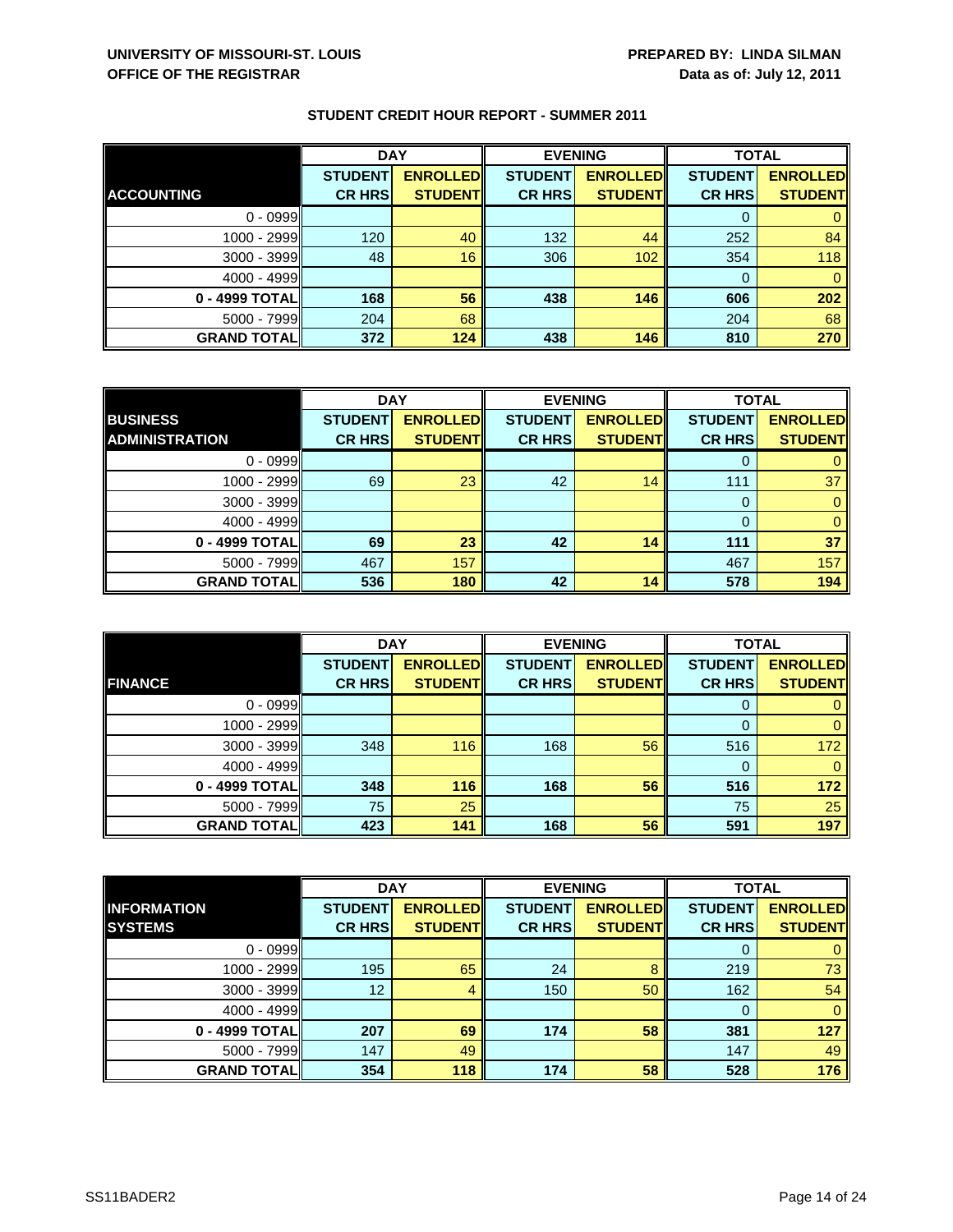| <b>LOGISTICS &amp;</b> | <b>DAY</b>     |                 | <b>EVENING</b> |                 | <b>TOTAL</b>   |                 |
|------------------------|----------------|-----------------|----------------|-----------------|----------------|-----------------|
| <b>OPERATIONS</b>      | <b>STUDENT</b> | <b>ENROLLED</b> | <b>STUDENT</b> | <b>ENROLLED</b> | <b>STUDENT</b> | <b>ENROLLED</b> |
| <b>MANAGEMENT</b>      | <b>CR HRS</b>  | <b>STUDENT</b>  | <b>CR HRS</b>  | <b>STUDENT</b>  | <b>CR HRS</b>  | <b>STUDENT</b>  |
| $0 - 0999$             |                |                 |                |                 |                |                 |
| 1000 - 2999            |                |                 |                |                 |                |                 |
| $3000 - 3999$          | 303            | 101             | 150            | 50              | 453            | 151             |
| $4000 - 4999$          |                |                 |                |                 |                |                 |
| 0 - 4999 TOTAL         | 303            | 101             | 150            | 50              | 453            | 151             |
| $5000 - 7999$          | 183            | 62              |                |                 | 183            | 62              |
| <b>GRAND TOTALI</b>    | 486            | 163             | 150            | 50              | 636            | 213             |

|                    | <b>DAY</b>     |                 |                | <b>EVENING</b>  | <b>TOTAL</b>   |                 |
|--------------------|----------------|-----------------|----------------|-----------------|----------------|-----------------|
|                    | <b>STUDENT</b> | <b>ENROLLED</b> | <b>STUDENT</b> | <b>ENROLLED</b> | <b>STUDENT</b> | <b>ENROLLED</b> |
| <b>IMANAGEMENT</b> | <b>CR HRS</b>  | <b>STUDENT</b>  | <b>CR HRS</b>  | <b>STUDENT</b>  | <b>CR HRS</b>  | <b>STUDENT</b>  |
| $0 - 0999$         |                |                 |                |                 |                |                 |
| $1000 - 2999$      |                |                 |                |                 | 0              |                 |
| $3000 - 3999$      | 210            | 70              | 72             | 24              | 282            | 94              |
| $4000 - 4999$      | 135            | 45              | 87             | 29              | 222            | 74              |
| 0 - 4999 TOTAL     | 345            | 115             | 159            | 53              | 504            | 168             |
| $5000 - 7999$      | 27             | 9               |                |                 | 27             | 9               |
| <b>GRAND TOTAL</b> | 372            | 124             | 159            | 53              | 531            | 177             |

|                      | <b>DAY</b>     |                 | <b>EVENING</b> |                 | <b>TOTAL</b>   |                 |
|----------------------|----------------|-----------------|----------------|-----------------|----------------|-----------------|
| <b>INTERNATIONAL</b> | <b>STUDENT</b> | <b>ENROLLED</b> | <b>STUDENT</b> | <b>ENROLLED</b> | <b>STUDENT</b> | <b>ENROLLED</b> |
| <b>BUSINESS</b>      | <b>CR HRS</b>  | <b>STUDENT</b>  | <b>CR HRS</b>  | <b>STUDENT</b>  | <b>CR HRS</b>  | <b>STUDENT</b>  |
| $0 - 0999$           |                |                 |                |                 | U              |                 |
| 1000 - 2999          |                |                 |                |                 |                |                 |
| $3000 - 3999$        | 30             | 10              |                |                 | 30             | 10 <sup>°</sup> |
| $4000 - 4999$        |                |                 |                |                 |                |                 |
| 0 - 4999 TOTAL       | 30             | 10              | $\bf{0}$       | O               | 30             | 10              |
| 5000 - 7999          | 30             | 10              |                |                 | 30             | 10 <sup>°</sup> |
| <b>GRAND TOTAL</b>   | 60             | 20              | 0              | n               | 60             | 20              |

|                    | <b>DAY</b>     |                 |                | <b>EVENING</b>  | <b>TOTAL</b>   |                 |
|--------------------|----------------|-----------------|----------------|-----------------|----------------|-----------------|
|                    | <b>STUDENT</b> | <b>ENROLLED</b> | <b>STUDENT</b> | <b>ENROLLED</b> | <b>STUDENT</b> | <b>ENROLLED</b> |
| <b>MARKETING</b>   | <b>CR HRS</b>  | <b>STUDENT</b>  | <b>CR HRS</b>  | <b>STUDENT</b>  | <b>CR HRS</b>  | <b>STUDENT</b>  |
| $0 - 0999$         |                |                 |                |                 | 0              | $\mathbf{0}$    |
| 1000 - 2999        |                |                 |                |                 | 0              | $\mathbf{0}$    |
| 3000 - 3999        | 240            | 80              | 72             | 24              | 312            | 104             |
| $4000 - 4999$      |                |                 |                |                 | 0              | $\mathbf{0}$    |
| 0 - 4999 TOTAL     | 240            | 80              | 72             | 24              | 312            | 104             |
| $5000 - 7999$      | 192            | 64              |                |                 | 192            | 64              |
| <b>GRAND TOTAL</b> | 432            | 144             | 72             | 24              | 504            | 168             |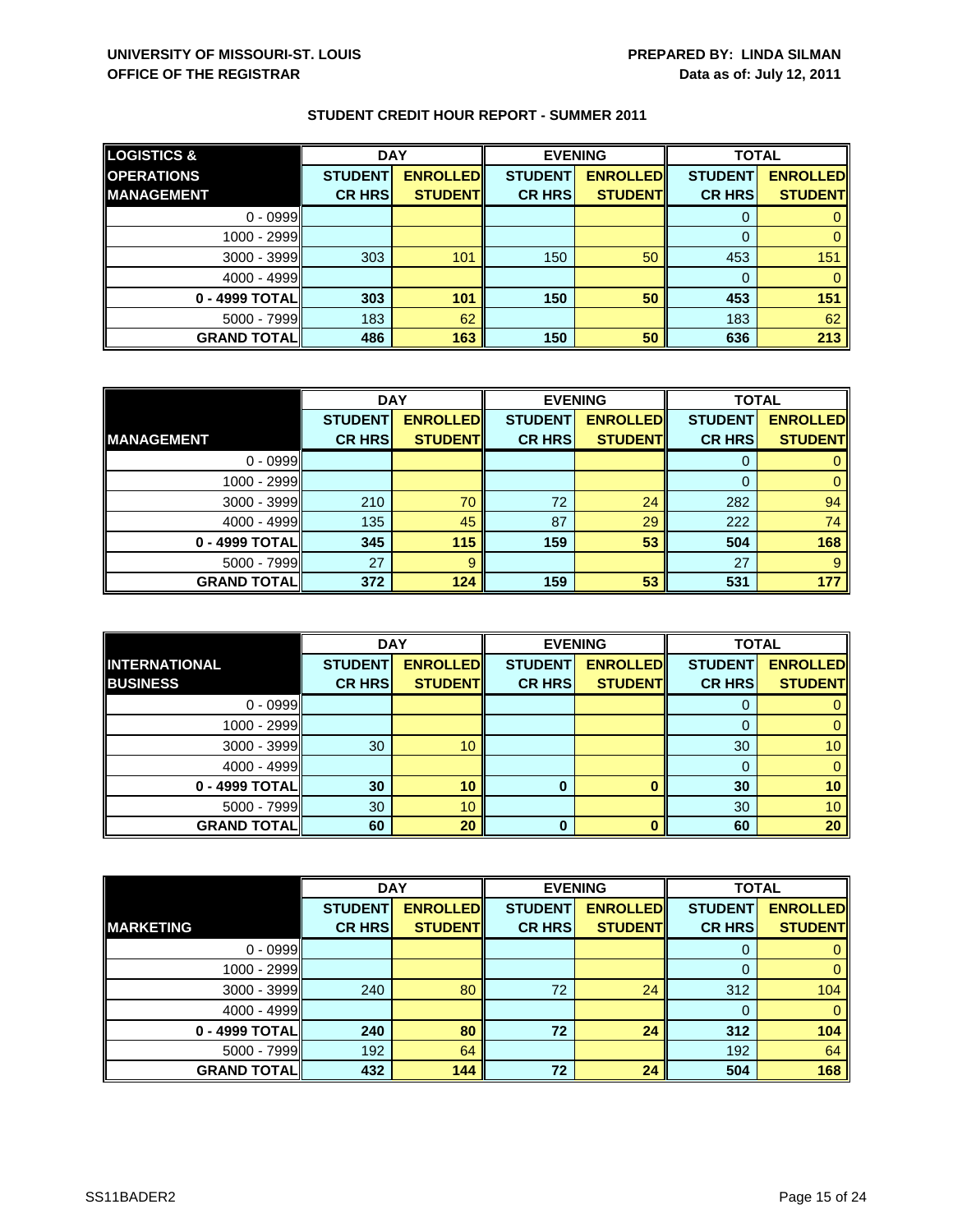|                    | <b>DAY</b>     |                 |                | <b>EVENING</b>  | <b>TOTAL</b>   |                 |
|--------------------|----------------|-----------------|----------------|-----------------|----------------|-----------------|
| <b>ADULT</b>       | <b>STUDENT</b> | <b>ENROLLED</b> | <b>STUDENT</b> | <b>ENROLLED</b> | <b>STUDENT</b> | <b>ENROLLED</b> |
| <b>EDUCATION</b>   | <b>CR HRS</b>  | <b>STUDENT</b>  | <b>CR HRS</b>  | <b>STUDENT</b>  | <b>CR HRS</b>  | <b>STUDENT</b>  |
| $0 - 0999$         |                |                 |                |                 |                |                 |
| 1000 - 2999        |                |                 |                |                 |                |                 |
| 3000 - 3999        |                |                 |                |                 |                |                 |
| $4000 - 4999$      |                |                 |                |                 |                |                 |
| 0 - 4999 TOTAL     |                |                 | 0              |                 |                |                 |
| $5000 - 7999$      | 22             |                 |                |                 | 22             |                 |
| <b>GRAND TOTAL</b> | 22             |                 |                |                 | 22             |                 |

|                    | <b>DAY</b>     |                 | <b>EVENING</b> |                 |                | <b>TOTAL</b>    |  |
|--------------------|----------------|-----------------|----------------|-----------------|----------------|-----------------|--|
| <b>COUNSELOR</b>   | <b>STUDENT</b> | <b>ENROLLED</b> | <b>STUDENT</b> | <b>ENROLLED</b> | <b>STUDENT</b> | <b>ENROLLED</b> |  |
| <b>EDUCATION</b>   | <b>CR HRS</b>  | <b>STUDENT</b>  | <b>CR HRS</b>  | <b>STUDENTI</b> | <b>CR HRS</b>  | <b>STUDENT</b>  |  |
| $0 - 0999$         |                |                 |                |                 |                | 0               |  |
| 1000 - 2999        |                |                 |                |                 | 0              | 0               |  |
| $3000 - 3999$      |                |                 | 18             | 6               | 18             | 6               |  |
| $4000 - 4999$      |                |                 |                |                 | 0              | $\mathbf{0}$    |  |
| 0 - 4999 TOTAL     |                |                 | 18             | 6               | 18             | 6               |  |
| 5000 - 7999        | 539            | 184             |                |                 | 539            | 184             |  |
| <b>GRAND TOTAL</b> | 539            | 184             | 18             | 6               | 557            | 190             |  |

|                        | <b>DAY</b>     |                 |                | <b>EVENING</b>  | <b>TOTAL</b>   |                 |
|------------------------|----------------|-----------------|----------------|-----------------|----------------|-----------------|
| <b>EARLY CHILDHOOD</b> | <b>STUDENT</b> | <b>ENROLLED</b> | <b>STUDENT</b> | <b>ENROLLED</b> | <b>STUDENT</b> | <b>ENROLLED</b> |
| <b>EDUCATION</b>       | <b>CR HRS</b>  | <b>STUDENT</b>  | <b>CR HRS</b>  | <b>STUDENT</b>  | <b>CR HRS</b>  | <b>STUDENT</b>  |
| $0 - 0999$             |                |                 |                |                 |                |                 |
| 1000 - 2999            |                |                 |                |                 |                |                 |
| $3000 - 3999$          | 57             | 38              |                |                 | 57             | 38              |
| $4000 - 4999$          | 9              |                 |                |                 | 9              |                 |
| 0 - 4999 TOTAL         | 66             | 41              | 0              | ŋ               | 66             | 41              |
| $5000 - 7999$          |                |                 |                |                 | 0              |                 |
| <b>GRAND TOTAL</b>     | 66             | 41              | 0              |                 | 66             | 41              |

|                    | <b>DAY</b>     |                 | <b>EVENING</b> |                 | <b>TOTAL</b>   |                 |
|--------------------|----------------|-----------------|----------------|-----------------|----------------|-----------------|
|                    | <b>STUDENT</b> | <b>ENROLLED</b> | <b>STUDENT</b> | <b>ENROLLED</b> | <b>STUDENT</b> | <b>ENROLLED</b> |
| <b>EDUCATION</b>   | <b>CR HRS</b>  | <b>STUDENT</b>  | <b>CR HRS</b>  | <b>STUDENT</b>  | <b>CR HRS</b>  | <b>STUDENT</b>  |
| $0 - 0999$         |                |                 |                |                 | U              | 0               |
| 1000 - 2999        | 3              |                 |                |                 | 3              |                 |
| $3000 - 3999$      |                |                 |                |                 | 0              | 0               |
| $4000 - 4999$      |                |                 |                |                 | 0              | $\mathbf{0}$    |
| 0 - 4999 TOTAL     |                |                 | 0              |                 | 3              |                 |
| $5000 - 7999$      | 160            | 63              |                |                 | 160            | 63              |
| <b>GRAND TOTAL</b> | 163            | 64              | $\bf{0}$       |                 | 163            | 64              |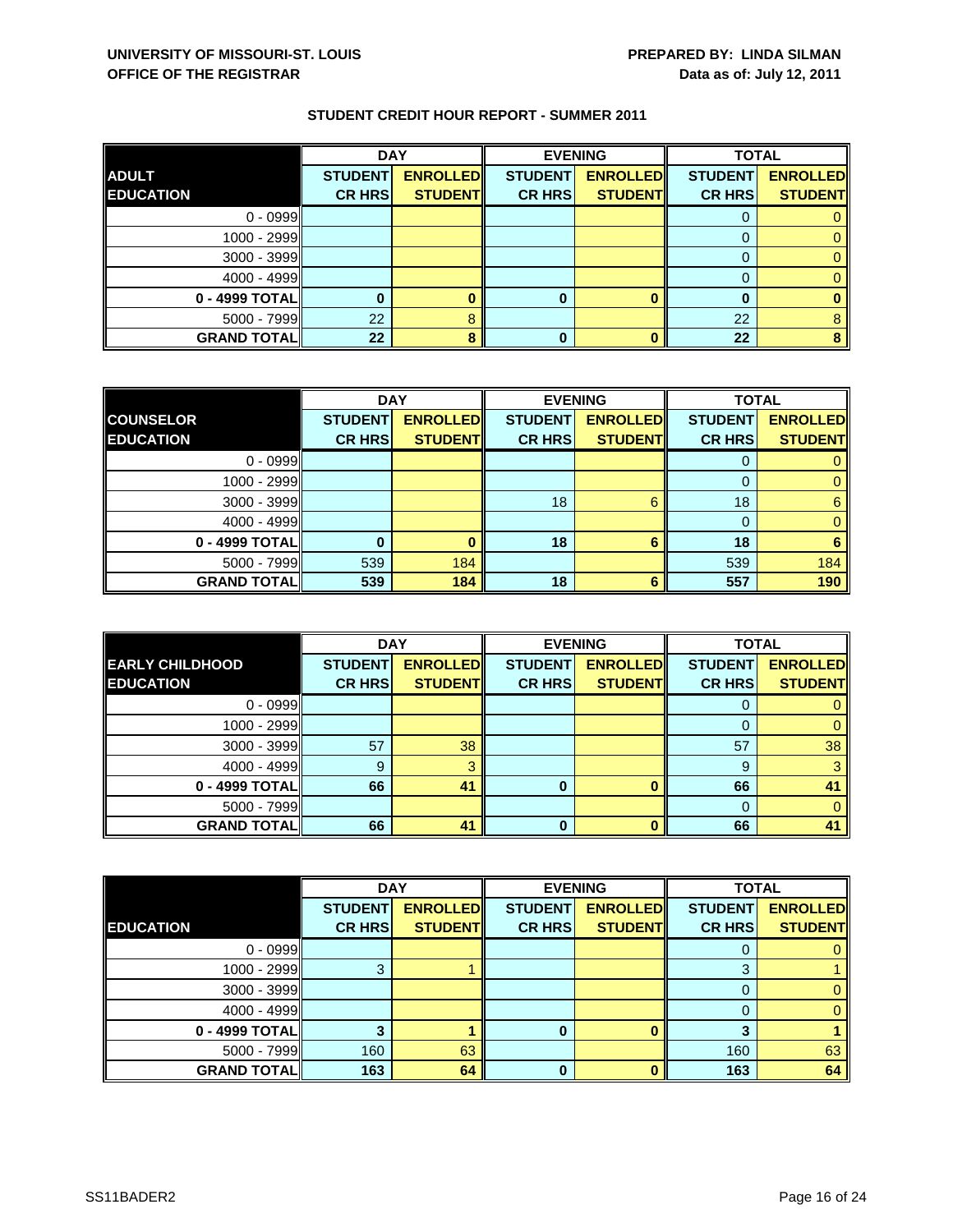|                       | <b>DAY</b>     |                 |                | <b>EVENING</b>  | <b>TOTAL</b>   |                 |
|-----------------------|----------------|-----------------|----------------|-----------------|----------------|-----------------|
| <b>EDUCATIONAL</b>    | <b>STUDENT</b> | <b>ENROLLED</b> | <b>STUDENT</b> | <b>ENROLLED</b> | <b>STUDENT</b> | <b>ENROLLED</b> |
| <b>ADMINISTRATION</b> | <b>CR HRS</b>  | <b>STUDENT</b>  | <b>CR HRS</b>  | <b>STUDENT</b>  | <b>CR HRS</b>  | <b>STUDENT</b>  |
| $0 - 0999$            |                |                 |                |                 |                |                 |
| $1000 - 2999$         |                |                 |                |                 |                |                 |
| $3000 - 3999$         |                |                 |                |                 |                |                 |
| $4000 - 4999$         |                |                 |                |                 |                |                 |
| 0 - 4999 TOTAL        |                |                 | 0              |                 |                |                 |
| $5000 - 7999$         | 245            | 81              |                |                 | 245            | 81              |
| <b>GRAND TOTAL</b>    | 245            | 81              | 0              |                 | 245            | 81              |

|                    | <b>DAY</b>     |                 | <b>EVENING</b> |                 | <b>TOTAL</b>   |                 |
|--------------------|----------------|-----------------|----------------|-----------------|----------------|-----------------|
| <b>EDUCATIONAL</b> | <b>STUDENT</b> | <b>ENROLLED</b> | <b>STUDENT</b> | <b>ENROLLED</b> | <b>STUDENT</b> | <b>ENROLLED</b> |
| <b>FOUNDATIONS</b> | <b>CR HRS</b>  | <b>STUDENT</b>  | <b>CR HRS</b>  | <b>STUDENT</b>  | <b>CR HRS</b>  | <b>STUDENT</b>  |
| $0 - 0999$         |                |                 |                |                 |                |                 |
| 1000 - 2999        |                |                 |                |                 |                |                 |
| $3000 - 3999$      |                |                 |                |                 |                |                 |
| 4000 - 4999        |                |                 |                |                 |                |                 |
| 0 - 4999 TOTAL     |                |                 | o              |                 |                |                 |
| $5000 - 7999$      |                |                 |                |                 |                |                 |
| <b>GRAND TOTAL</b> |                |                 |                |                 |                |                 |

|                                         | <b>DAY</b>                      |                                   |                                 | <b>EVENING</b>                    | <b>TOTAL</b>                    |                                   |
|-----------------------------------------|---------------------------------|-----------------------------------|---------------------------------|-----------------------------------|---------------------------------|-----------------------------------|
| <b>EDUCATIONAL</b><br><b>PSYCHOLOGY</b> | <b>STUDENT</b><br><b>CR HRS</b> | <b>ENROLLED</b><br><b>STUDENT</b> | <b>STUDENT</b><br><b>CR HRS</b> | <b>ENROLLED</b><br><b>STUDENT</b> | <b>STUDENT</b><br><b>CR HRS</b> | <b>ENROLLED</b><br><b>STUDENT</b> |
|                                         |                                 |                                   |                                 |                                   |                                 |                                   |
| $0 - 0999$                              |                                 |                                   |                                 |                                   |                                 |                                   |
| $1000 - 2999$                           | 6                               |                                   | 6                               |                                   | 12                              |                                   |
| $3000 - 3999$                           | 9                               |                                   | 3                               |                                   | 12                              |                                   |
| $4000 - 4999$                           |                                 |                                   |                                 |                                   |                                 |                                   |
| 0 - 4999 TOTAL                          | 15                              |                                   | 9                               | າ                                 | 24                              |                                   |
| $5000 - 7999$                           | 189                             | 58                                |                                 |                                   | 189                             | 58                                |
| <b>GRAND TOTAL</b>                      | 204                             | 63                                | 9                               |                                   | 213                             | 66                                |

|                    | <b>DAY</b>     |                 |                | <b>EVENING</b>  | <b>TOTAL</b>   |                 |
|--------------------|----------------|-----------------|----------------|-----------------|----------------|-----------------|
| <b>EDUCATIONAL</b> | <b>STUDENT</b> | <b>ENROLLED</b> | <b>STUDENT</b> | <b>ENROLLED</b> | <b>STUDENT</b> | <b>ENROLLED</b> |
| <b>RESEARCH</b>    | <b>CR HRS</b>  | <b>STUDENT</b>  | <b>CR HRS</b>  | <b>STUDENT</b>  | <b>CR HRS</b>  | <b>STUDENT</b>  |
| $0 - 0999$         |                |                 |                |                 | U              | 0               |
| 1000 - 2999        |                |                 |                |                 | 0              | $\mathbf{0}$    |
| $3000 - 3999$      |                |                 |                |                 | 0              | 0               |
| $4000 - 4999$      |                |                 |                |                 | 0              | $\mathbf{0}$    |
| 0 - 4999 TOTAL     |                |                 | 0              |                 | 0              | $\bf{0}$        |
| $5000 - 7999$      | 293            | 98              |                |                 | 293            | 98              |
| <b>GRAND TOTAL</b> | 293            | 98              | $\bf{0}$       |                 | 293            | 98              |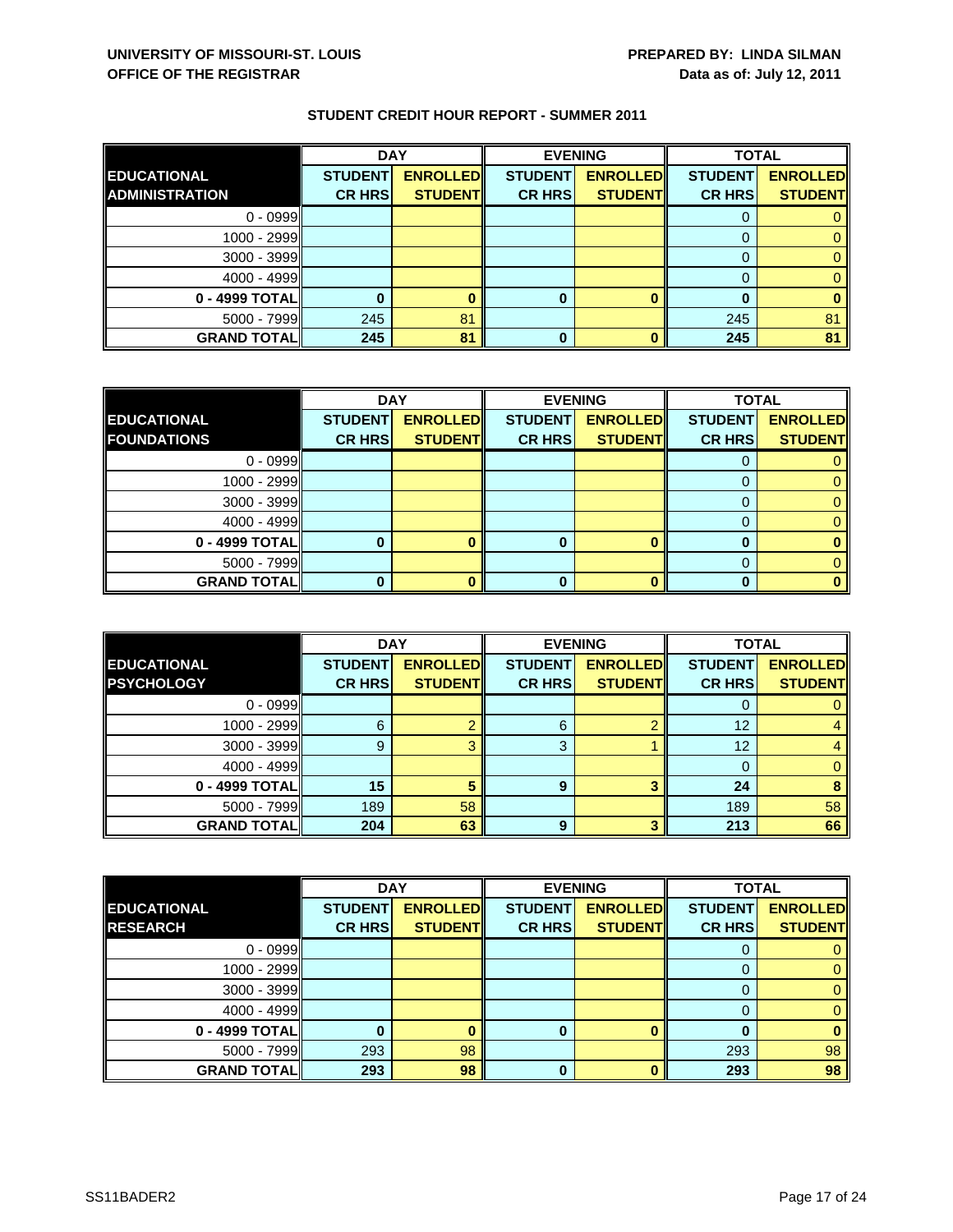|                    | <b>DAY</b>     |                 | <b>EVENING</b> |                 | <b>TOTAL</b>   |                 |
|--------------------|----------------|-----------------|----------------|-----------------|----------------|-----------------|
| <b>EDUCATIONAL</b> | <b>STUDENT</b> | <b>ENROLLED</b> | <b>STUDENT</b> | <b>ENROLLED</b> | <b>STUDENT</b> | <b>ENROLLED</b> |
| <b>TECHNOLOGY</b>  | <b>CR HRS</b>  | <b>STUDENT</b>  | <b>CR HRS</b>  | <b>STUDENT</b>  | <b>CR HRS</b>  | <b>STUDENT</b>  |
| $0 - 0999$         |                |                 |                |                 |                |                 |
| $1000 - 2999$      |                |                 |                |                 |                |                 |
| $3000 - 3999$      |                |                 |                |                 |                |                 |
| $4000 - 4999$      |                |                 |                |                 |                |                 |
| $0 - 4999$ TOTAL   |                |                 | 0              |                 |                |                 |
| $5000 - 7999$      | 17             |                 |                |                 | 17             |                 |
| <b>GRAND TOTAL</b> | 17             |                 | 0              |                 | 17             |                 |

|                    | <b>DAY</b>     |                 |                | <b>EVENING</b>  | <b>TOTAL</b>   |                 |
|--------------------|----------------|-----------------|----------------|-----------------|----------------|-----------------|
| <b>ELEMENTARY</b>  | <b>STUDENT</b> | <b>ENROLLED</b> | <b>STUDENT</b> | <b>ENROLLED</b> | <b>STUDENT</b> | <b>ENROLLED</b> |
| <b>EDUCATION</b>   | <b>CR HRS</b>  | <b>STUDENT</b>  | <b>CR HRS</b>  | <b>STUDENT</b>  | <b>CR HRS</b>  | <b>STUDENT</b>  |
| $0 - 0999$         |                |                 |                |                 |                |                 |
| 1000 - 2999        |                |                 |                |                 | 0              |                 |
| $3000 - 3999$      | 84             | 28              | 69             | 23              | 153            | 51              |
| $4000 - 4999$      | 111            | 37              | 42             | 14              | 153            | 51              |
| 0 - 4999 TOTAL     | 195            | 65              | 111            | 37              | 306            | 102             |
| $5000 - 7999$      | 248            | 86              |                |                 | 248            | 86              |
| <b>GRAND TOTAL</b> | 443            | 151             | 111            | 37              | 554            | 188             |

|                             | <b>DAY</b>     |                 | <b>EVENING</b> |                 | <b>TOTAL</b>   |                 |
|-----------------------------|----------------|-----------------|----------------|-----------------|----------------|-----------------|
|                             | <b>STUDENT</b> | <b>ENROLLED</b> | <b>STUDENT</b> | <b>ENROLLED</b> | <b>STUDENT</b> | <b>ENROLLED</b> |
| <b>HEALTH &amp; PHYS ED</b> | <b>CR HRS</b>  | <b>STUDENT</b>  | <b>CR HRS</b>  | <b>STUDENT</b>  | <b>CR HRS</b>  | <b>STUDENT</b>  |
| $0 - 0999$                  |                |                 |                |                 |                |                 |
| 1000 - 2999                 |                |                 |                |                 |                |                 |
| $3000 - 3999$               |                |                 |                |                 |                |                 |
| $4000 - 4999$               |                |                 |                |                 |                |                 |
| 0 - 4999 TOTAL              |                |                 |                |                 |                |                 |
| $5000 - 7999$               |                |                 |                |                 |                |                 |
| <b>GRAND TOTAL</b>          |                |                 |                |                 |                |                 |

|                         | <b>DAY</b>     |                 | <b>EVENING</b> |                 | <b>TOTAL</b>   |                 |
|-------------------------|----------------|-----------------|----------------|-----------------|----------------|-----------------|
|                         | <b>STUDENT</b> | <b>ENROLLED</b> | <b>STUDENT</b> | <b>ENROLLED</b> | <b>STUDENT</b> | <b>ENROLLED</b> |
| <b>HIGHER EDUCATION</b> | <b>CR HRS</b>  | <b>STUDENT</b>  | <b>CR HRS</b>  | <b>STUDENTI</b> | <b>CR HRS</b>  | <b>STUDENT</b>  |
| $0 - 0999$              |                |                 |                |                 |                |                 |
| 1000 - 2999             |                |                 |                |                 | 0              | 0               |
| $3000 - 3999$           |                |                 |                |                 | 0              | 0               |
| $4000 - 4999$           |                |                 |                |                 |                | 0               |
| 0 - 4999 TOTAL          |                |                 | 0              |                 |                | 0               |
| $5000 - 7999$           | 120            | 40              |                |                 | 120            | 40              |
| <b>GRAND TOTAL</b>      | 120            | 40              | $\bf{0}$       |                 | 120            | 40              |

|                                            | <b>DAY</b> | <b>FVENING</b> | -~-**<br>ль            |   |
|--------------------------------------------|------------|----------------|------------------------|---|
| מם⊐ו<br>SS <sub>1</sub><br>⊶GAD⊢<br>$\sim$ |            |                | of 24<br>Page<br>- 18. | - |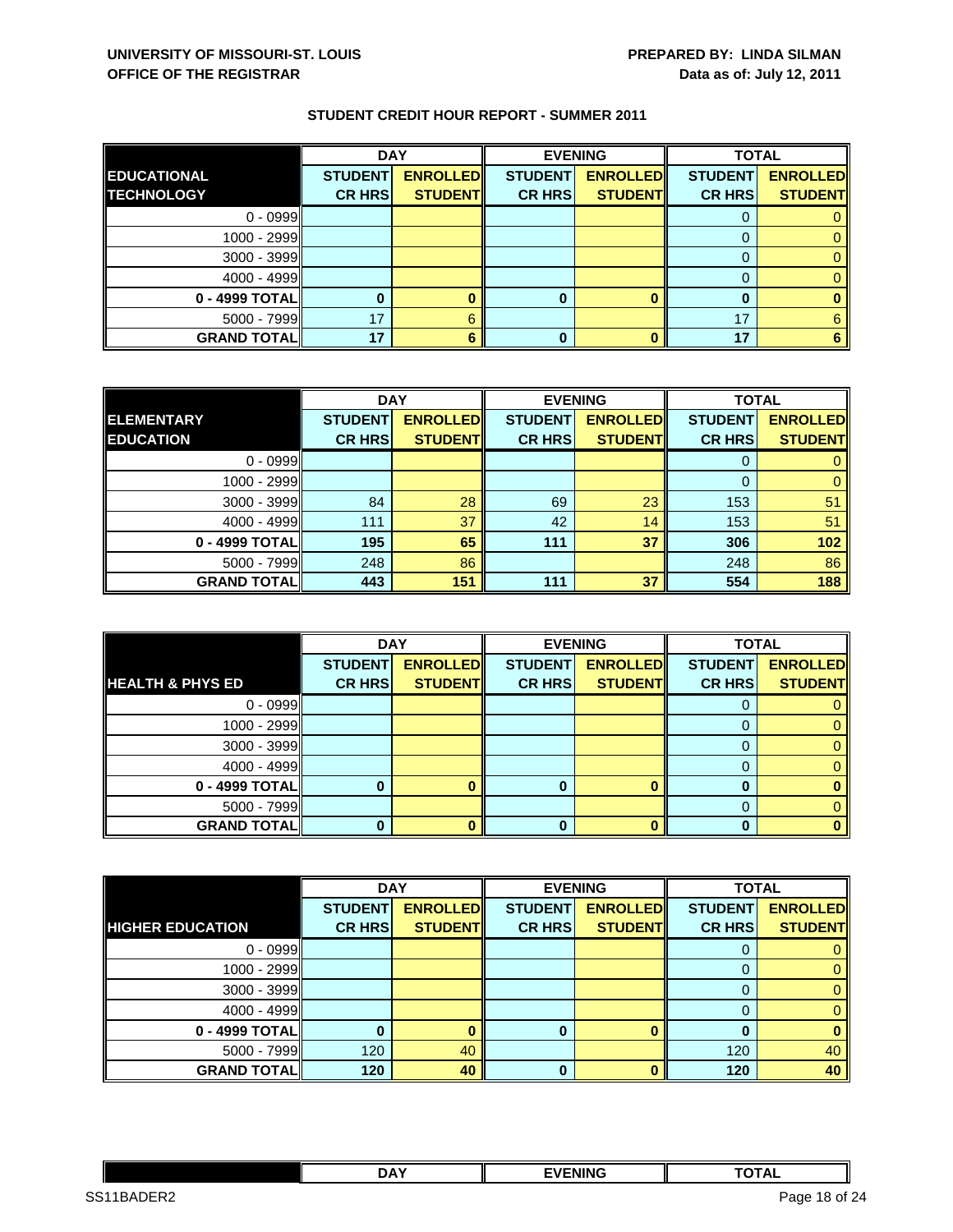| <b>MIDDLE EDUCATION</b> | <b>STUDENT</b><br><b>CR HRS</b> | <b>ENROLLED</b><br><b>STUDENT</b> | <b>STUDENT</b><br><b>CR HRS</b> | <b>ENROLLED</b><br><b>STUDENT</b> | <b>STUDENT</b><br><b>CR HRS</b> | <b>ENROLLED</b><br><b>STUDENT</b> |
|-------------------------|---------------------------------|-----------------------------------|---------------------------------|-----------------------------------|---------------------------------|-----------------------------------|
| $0 - 0999$              |                                 |                                   |                                 |                                   |                                 |                                   |
| $1000 - 2999$           |                                 |                                   |                                 |                                   |                                 |                                   |
| $3000 - 3999$           |                                 |                                   |                                 |                                   |                                 |                                   |
| $4000 - 4999$           |                                 |                                   |                                 |                                   |                                 |                                   |
| $0 - 4999$ TOTAL        |                                 |                                   |                                 |                                   |                                 |                                   |
| $5000 - 7999$           |                                 |                                   |                                 |                                   |                                 |                                   |
| <b>GRAND TOTALI</b>     |                                 |                                   | 0                               |                                   |                                 |                                   |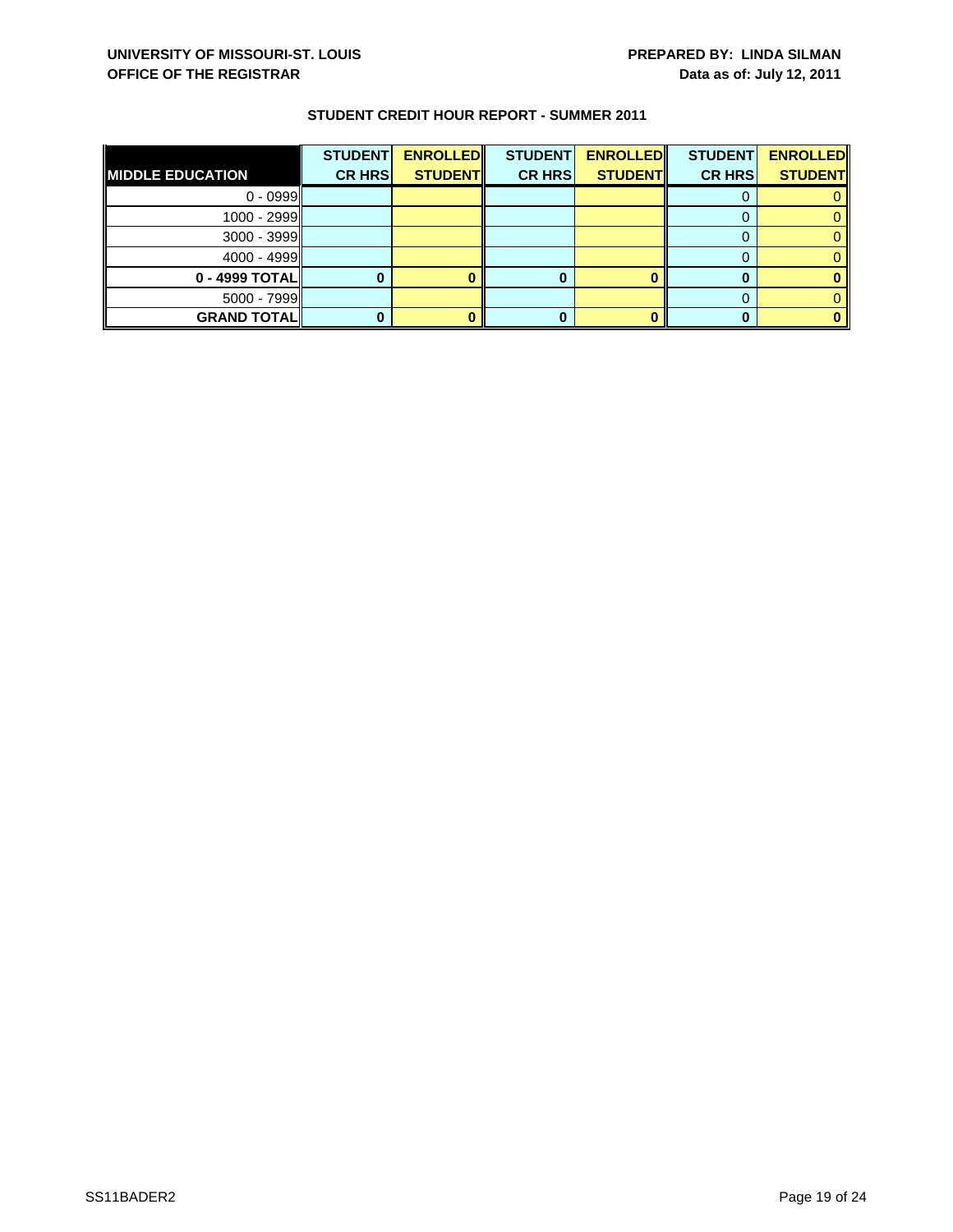|                    | <b>DAY</b>     |                 | <b>EVENING</b> |                 | <b>TOTAL</b>   |                 |
|--------------------|----------------|-----------------|----------------|-----------------|----------------|-----------------|
| <b>PHYSICAL</b>    | <b>STUDENT</b> | <b>ENROLLED</b> | <b>STUDENT</b> | <b>ENROLLED</b> | <b>STUDENT</b> | <b>ENROLLED</b> |
| <b>EDUCATION</b>   | <b>CR HRS</b>  | <b>STUDENT</b>  | <b>CR HRS</b>  | <b>STUDENT</b>  | <b>CR HRS</b>  | <b>STUDENT</b>  |
| $0 - 0999$         |                |                 |                |                 |                |                 |
| $1000 - 2999$      |                |                 |                |                 |                |                 |
| $3000 - 3999$      | 152            | 46              |                |                 | 152            | 46              |
| $4000 - 4999$      |                |                 |                |                 | $\Omega$       |                 |
| 0 - 4999 TOTAL     | 152            | 46              | 0              |                 | 152            | 46              |
| $5000 - 7999$      | 28             | 8               |                |                 | 28             | 8               |
| <b>GRAND TOTAL</b> | 180            | 54              | 0              |                 | 180            | 54              |

|                    |                | <b>DAY</b><br><b>EVENING</b> |                | <b>TOTAL</b>    |                |                 |
|--------------------|----------------|------------------------------|----------------|-----------------|----------------|-----------------|
| <b>SECONDARY</b>   | <b>STUDENT</b> | <b>ENROLLED</b>              | <b>STUDENT</b> | <b>ENROLLED</b> | <b>STUDENT</b> | <b>ENROLLED</b> |
| <b>EDUCATION</b>   | <b>CR HRS</b>  | <b>STUDENT</b>               | <b>CR HRS</b>  | <b>STUDENT</b>  | <b>CR HRS</b>  | <b>STUDENT</b>  |
| $0 - 0999$         |                |                              |                |                 |                |                 |
| $1000 - 2999$      |                |                              |                |                 |                |                 |
| 3000 - 3999        |                |                              |                |                 |                |                 |
| $4000 - 4999$      | 6              |                              |                |                 | 6              |                 |
| $0 - 4999$ TOTAL   | 6              |                              | 0              |                 | 6              |                 |
| $5000 - 7999$      | 69             | 23                           |                |                 | 69             | 23              |
| <b>GRAND TOTAL</b> | 75             | 25                           | 0              |                 | 75             | 25              |

|                    | <b>DAY</b>     |                 |                | <b>EVENING</b>  | <b>TOTAL</b>   |                 |
|--------------------|----------------|-----------------|----------------|-----------------|----------------|-----------------|
| <b>SPECIAL</b>     | <b>STUDENT</b> | <b>ENROLLED</b> | <b>STUDENT</b> | <b>ENROLLED</b> | <b>STUDENT</b> | <b>ENROLLED</b> |
| <b>EDUCATION</b>   | <b>CR HRS</b>  | <b>STUDENT</b>  | <b>CR HRS</b>  | <b>STUDENT</b>  | <b>CR HRS</b>  | <b>STUDENT</b>  |
| $0 - 0999$         |                |                 |                |                 |                |                 |
| $1000 - 2999$      |                |                 |                |                 | 0              |                 |
| $3000 - 3999$      | 36             | 12              |                |                 | 36             | 12 <sup>2</sup> |
| $4000 - 4999$      |                |                 |                |                 |                |                 |
| 0 - 4999 TOTAL     | 36             | 12              | $\bf{0}$       | O               | 36             | 12              |
| $5000 - 7999$      | 123            | 41              |                |                 | 123            | 41              |
| <b>GRAND TOTAL</b> | 159            | 53              | $\bf{0}$       |                 | 159            | 53              |

|                    | <b>DAY</b>     |                 | <b>EVENING</b> |                 | <b>TOTAL</b>   |                 |
|--------------------|----------------|-----------------|----------------|-----------------|----------------|-----------------|
| <b>TEACHER</b>     | <b>STUDENT</b> | <b>ENROLLED</b> | <b>STUDENT</b> | <b>ENROLLED</b> | <b>STUDENT</b> | <b>ENROLLED</b> |
| <b>EDUCATION</b>   | <b>CR HRS</b>  | <b>STUDENT</b>  | <b>CR HRS</b>  | <b>STUDENT</b>  | <b>CR HRS</b>  | <b>STUDENT</b>  |
| $0 - 0999$         |                |                 |                |                 | 0              | $\mathbf{0}$    |
| 1000 - 2999        | 76             | 20              | 45             | 15              | 121            | 35              |
| 3000 - 3999        | 195            | 65              | 75             | 25              | 270            | 90              |
| $4000 - 4999$      | 60             | 20              | 36             | 12              | 96             | 32              |
| 0 - 4999 TOTAL     | 331            | 105             | 156            | 52              | 487            | 157             |
| $5000 - 7999$      | 695            | 216             |                |                 | 695            | 216             |
| <b>GRAND TOTAL</b> | 1,026          | 321             | 156            | 52              | 1,182          | 373             |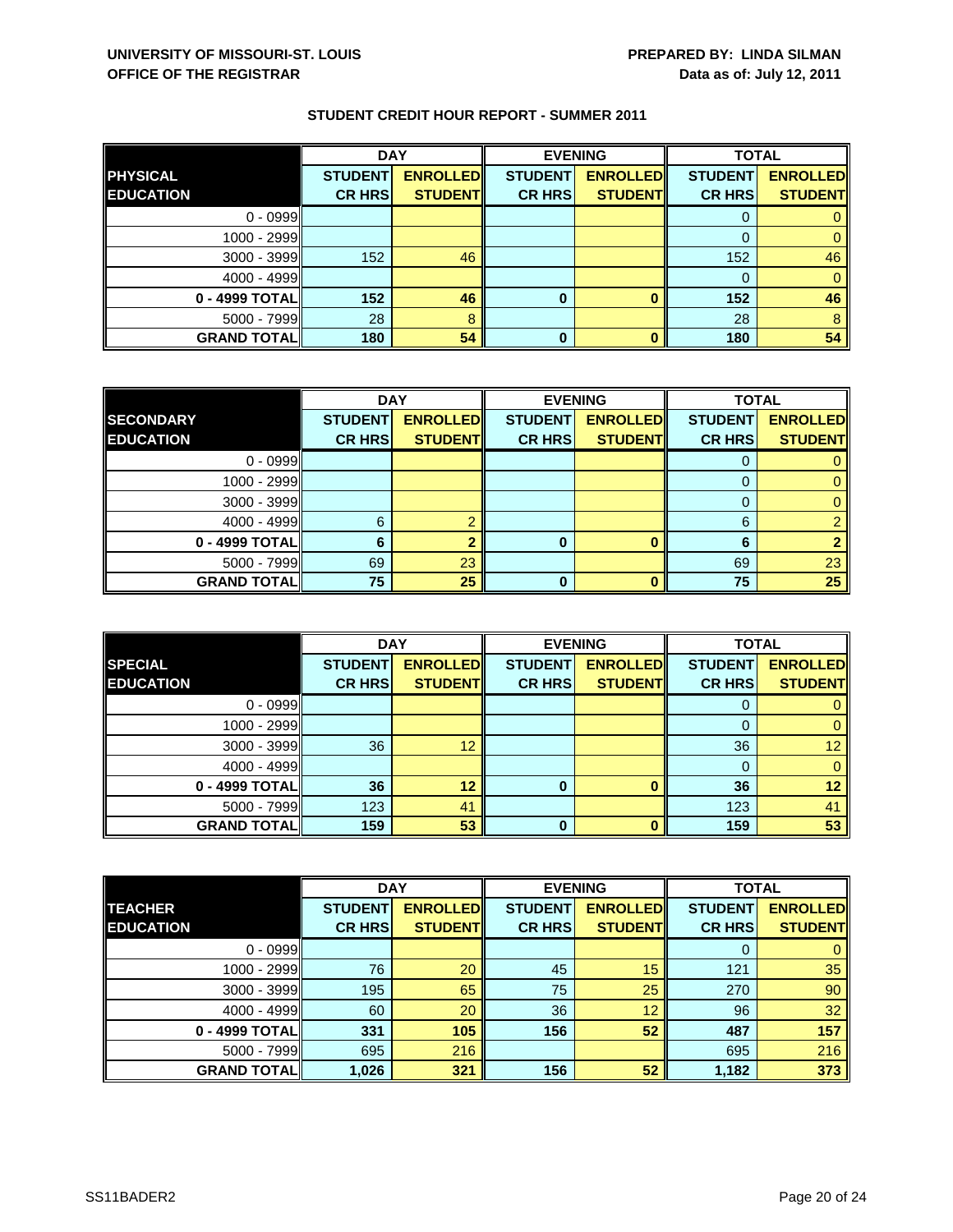|                           | <b>DAY</b>     |                 | <b>EVENING</b> |                 | <b>TOTAL</b>   |                 |
|---------------------------|----------------|-----------------|----------------|-----------------|----------------|-----------------|
| <b>TOTAL COLLEGE OF</b>   | <b>STUDENT</b> | <b>ENROLLED</b> | <b>STUDENT</b> | <b>ENROLLED</b> | <b>STUDENT</b> | <b>ENROLLED</b> |
| <b>ARTS &amp; SCIENCE</b> | <b>CR HRS</b>  | <b>STUDENT</b>  | <b>CR HRS</b>  | <b>STUDENT</b>  | <b>CR HRS</b>  | <b>STUDENT</b>  |
| $0 - 0999$                |                |                 |                |                 |                |                 |
| 1000 - 2999               | 5,846          | 1,783           | 1,798          | 583             | 7,644          | 2,366           |
| $3000 - 3999$             | 1,650          | 557             | 135            | 45              | 1,785          | 602             |
| $4000 - 4999$             | 502            | 178             | 516            | 172             | 1,018          | 350             |
| 0 - 4999 TOTALI           | 7.998          | 2,518           | 2,449          | 800             | 10,447         | 3,318           |
| $5000 - 7999$             | 999            | 384             | 0              |                 | 999            | 384             |
| <b>GRAND TOTAL</b>        | 8,997          | 2,902           | 2,449          | 800             | 11,446         | 3,702           |

|                                | <b>DAY</b>     |                  | <b>EVENING</b> |                 | <b>TOTAL</b>   |                 |
|--------------------------------|----------------|------------------|----------------|-----------------|----------------|-----------------|
| <b>TOTAL COLLEGE OF</b>        | <b>STUDENT</b> | <b>ENROLLEDI</b> | <b>STUDENT</b> | <b>ENROLLED</b> | <b>STUDENT</b> | <b>ENROLLED</b> |
| <b>BUSINESS ADMINISTRATION</b> | <b>CR HRS</b>  | <b>STUDENT</b>   | <b>CR HRS</b>  | <b>STUDENT</b>  | <b>CR HRS</b>  | <b>STUDENT</b>  |
| $0 - 0999$                     |                |                  |                |                 |                |                 |
| $1000 - 2999$                  | 384            | 128              | 198            | 66              | 582            | 194             |
| $3000 - 3999$                  | 1,191          | 397              | 918            | 306             | 2,109          | 703             |
| $4000 - 4999$                  | 135            | 45               | 87             | 29              | 222            | 74              |
| 0 - 4999 TOTAL                 | 1,710          | 570              | 1,203          | 401             | 2,913          | 971             |
| $5000 - 7999$                  | 1,325          | 444              | 0              |                 | 1,325          | 444             |
| <b>GRAND TOTAL</b>             | 3,035          | 1,014            | 1,203          | 401             | 4,238          | 1,415           |

|                                             | <b>DAY</b>                      |                                   | <b>EVENING</b>                  |                                   | <b>TOTAL</b>                    |                                   |
|---------------------------------------------|---------------------------------|-----------------------------------|---------------------------------|-----------------------------------|---------------------------------|-----------------------------------|
| <b>TOTAL COLLEGE OF</b><br><b>EDUCATION</b> | <b>STUDENT</b><br><b>CR HRS</b> | <b>ENROLLED</b><br><b>STUDENT</b> | <b>STUDENT</b><br><b>CR HRS</b> | <b>ENROLLED</b><br><b>STUDENT</b> | <b>STUDENT</b><br><b>CR HRS</b> | <b>ENROLLED</b><br><b>STUDENT</b> |
| $0 - 0999$                                  |                                 |                                   | O                               |                                   |                                 |                                   |
| 1000 - 2999                                 | 85                              | 23                                | 51                              | 17                                | 136                             | 40                                |
| $3000 - 3999$                               | 533                             | 192                               | 165                             | 55                                | 698                             | 247                               |
| $4000 - 4999$                               | 186                             | 62                                | 78                              | 26                                | 264                             | 88                                |
| 0 - 4999 TOTALI                             | 804                             | 277                               | 294                             | 98                                | 1,098                           | 375                               |
| $5000 - 7999$                               | 2.748                           | 912                               | 0                               |                                   | 2,748                           | 912                               |
| <b>GRAND TOTAL</b>                          | 3,552                           | 1,189                             | 294                             | 98                                | 3,846                           | 1,287                             |

|                              | <b>DAY</b>     |                 | <b>EVENING</b> |                 | <b>TOTAL</b>   |                 |
|------------------------------|----------------|-----------------|----------------|-----------------|----------------|-----------------|
| <b>TOTAL COLLEGE OF</b>      | <b>STUDENT</b> | <b>ENROLLED</b> | <b>STUDENT</b> | <b>ENROLLED</b> | <b>STUDENT</b> | <b>ENROLLED</b> |
| <b>FINE ARTS &amp; COMM.</b> | <b>CR HRS</b>  | <b>STUDENT</b>  | <b>CR HRS</b>  | <b>STUDENT</b>  | <b>CR HRS</b>  | <b>STUDENT</b>  |
| $0 - 0999$                   |                |                 | 0              |                 | O              | 0               |
| 1000 - 2999                  | 1,330          | 444             | 33             | 11              | 1,363          | 455             |
| 3000 - 3999                  | 396            | 127             | 0              |                 | 396            | 127             |
| $4000 - 4999$                | 87             | 26              | 0              |                 | 87             | 26              |
| 0 - 4999 TOTAL               | 1,813          | 597             | 33             | 11              | 1,846          | 608             |
| $5000 - 7999$                | 81             | 26              | 0              |                 | 81             | 26              |
| <b>GRAND TOTAL</b>           | 1,894          | 623             | 33             | 11              | 1,927          | 634             |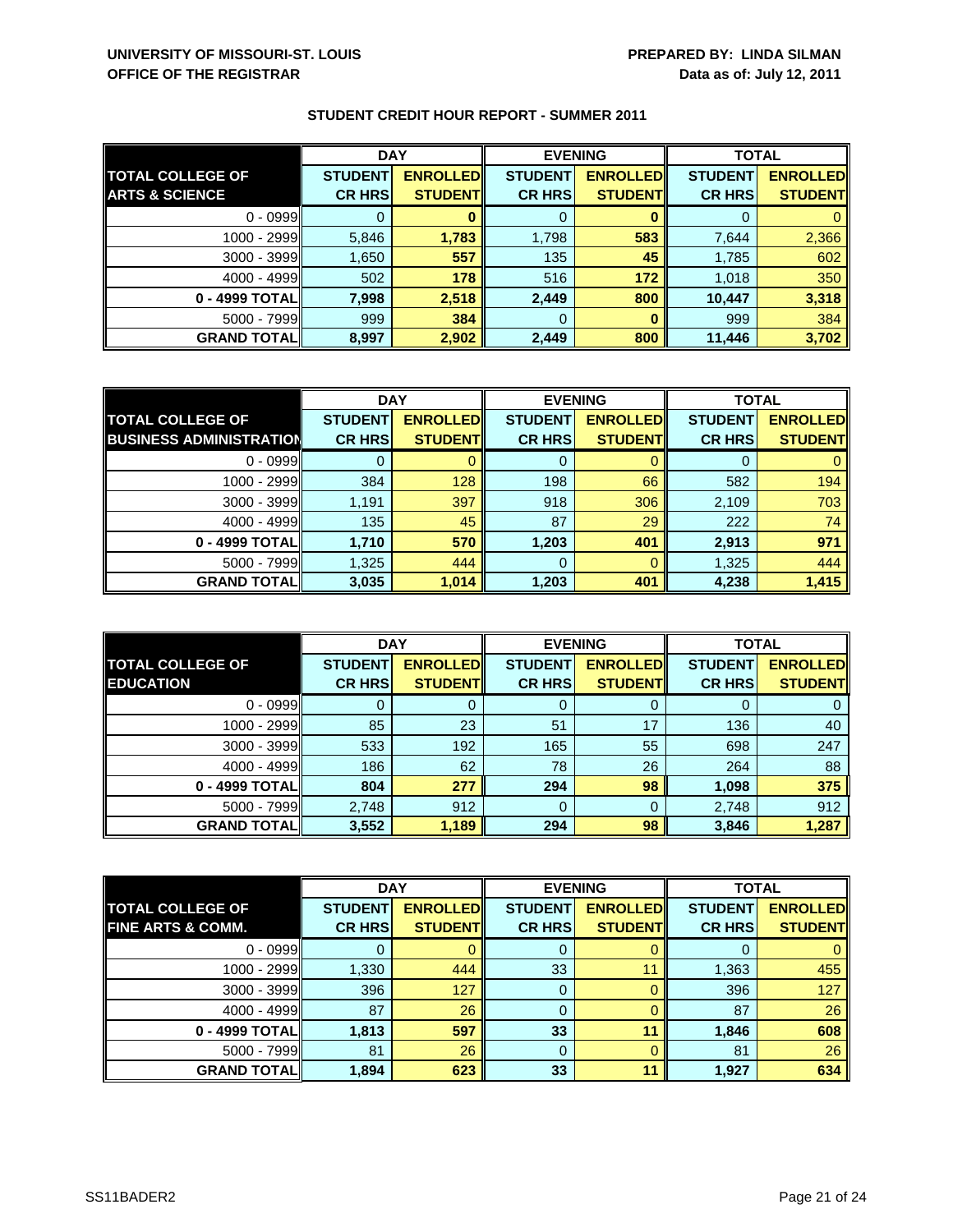|                             | <b>DAY</b>     |                 | <b>EVENING</b> |                 | <b>TOTAL</b>   |                 |
|-----------------------------|----------------|-----------------|----------------|-----------------|----------------|-----------------|
| <b>UMSL/WU ENGINEERING</b>  | <b>STUDENT</b> | <b>ENROLLED</b> | <b>STUDENT</b> | <b>ENROLLED</b> | <b>STUDENT</b> | <b>ENROLLED</b> |
| <b>PRE-ENGINEERING INC</b>  | <b>CR HRS</b>  | <b>STUDENT</b>  | <b>CR HRS</b>  | <b>STUDENT</b>  | <b>CR HRS</b>  | <b>STUDENT</b>  |
| 0 - 0999 Pre-Engineering    |                |                 |                |                 |                |                 |
| 1000 - 2999 Pre-Engineering |                |                 |                |                 | $\Omega$       |                 |
| $0 - 0999$                  |                |                 |                |                 | $\Omega$       |                 |
| 1000 - 2999                 |                |                 | 60             | 20              | 60             | 20              |
| 3000 - 3999                 |                |                 | 240            | 75              | 240            | 75              |
| $4000 - 4999$               | 44             | 11              | 194            | 74              | 238            | 85              |
| 0 - 4999 TOTAL              | 44             | 11              | 494            | 169             | 538            | 180             |
| $5000 - 7999$               |                |                 |                |                 | $\Omega$       |                 |
| <b>GRAND TOTAL</b>          | 44             | 11              | 494            | 169             | 538            | 180             |

|                         | <b>DAY</b>     |                 | <b>EVENING</b> |                 | <b>TOTAL</b>   |                 |
|-------------------------|----------------|-----------------|----------------|-----------------|----------------|-----------------|
| <b>TOTAL COLLEGE OF</b> | <b>STUDENT</b> | <b>ENROLLED</b> | <b>STUDENT</b> | <b>ENROLLED</b> | <b>STUDENT</b> | <b>ENROLLED</b> |
| <b>NURSING</b>          | <b>CR HRS</b>  | <b>STUDENT</b>  | <b>CR HRS</b>  | <b>STUDENT</b>  | <b>CR HRS</b>  | <b>STUDENT</b>  |
| $0 - 0999$              |                |                 |                |                 |                |                 |
| 1000 - 2999             |                |                 |                |                 |                |                 |
| $3000 - 3999$           | 1,339          | 399             | 120            | 40              | 1,459          | 439             |
| $4000 - 4999$           | 664            | 181             | 180            | 36              | 844            | 217             |
| 0 - 4999 TOTAL          | 2,003          | 580             | 300            | 76              | 2,303          | 656             |
| $5000 - 7999$           | 782            | 262             |                |                 | 782            | 262             |
| <b>GRAND TOTAL</b>      | 2,785          | 842             | 300            | 76              | 3,085          | 918             |

|                         | <b>DAY</b>     |                 | <b>EVENING</b> |                 | <b>TOTAL</b>   |                 |
|-------------------------|----------------|-----------------|----------------|-----------------|----------------|-----------------|
| <b>TOTAL COLLEGE OF</b> | <b>STUDENT</b> | <b>ENROLLED</b> | <b>STUDENT</b> | <b>ENROLLED</b> | <b>STUDENT</b> | <b>ENROLLED</b> |
| <b>OPTOMETRY</b>        | <b>CR HRS</b>  | <b>STUDENT</b>  | <b>CR HRS</b>  | <b>STUDENT</b>  | <b>CR HRS</b>  | <b>STUDENT</b>  |
| $0 - 0999$              |                |                 |                |                 |                |                 |
| $1000 - 2999$           |                |                 |                |                 |                |                 |
| $3000 - 3999$           |                |                 |                |                 |                |                 |
| $4000 - 4999$           |                |                 |                |                 |                |                 |
| 0 - 4999 TOTAL          |                |                 | 0              |                 |                |                 |
| $5000 - 7999$           | 662            | 124             |                |                 | 662            | 124             |
| <b>GRAND TOTAL</b>      | 662            | 124             | 0              |                 | 662            | 124             |

|                    | <b>DAY</b>     |                 | <b>EVENING</b> |                 | <b>TOTAL</b>   |                 |
|--------------------|----------------|-----------------|----------------|-----------------|----------------|-----------------|
| <b>TOTAL</b>       | <b>STUDENT</b> | <b>ENROLLED</b> | <b>STUDENT</b> | <b>ENROLLED</b> | <b>STUDENT</b> | <b>ENROLLED</b> |
| <b>GRADUATE</b>    | <b>CR HRS</b>  | <b>STUDENTI</b> | <b>CR HRS</b>  | <b>STUDENT</b>  | <b>CR HRS</b>  | <b>STUDENT</b>  |
| $0 - 0999$         |                |                 |                |                 |                |                 |
| 1000 - 2999        |                |                 |                |                 |                |                 |
| 3000 - 3999        |                |                 |                |                 |                |                 |
| $4000 - 4999$      |                |                 |                |                 |                |                 |
| 0 - 4999 TOTAL     | 0              |                 | 0              |                 |                |                 |
| $5000 - 7999$      | 165            | 55              |                |                 | 165            | 55              |
| <b>GRAND TOTAL</b> | 165            | 55              | 0              |                 | 165            | 55              |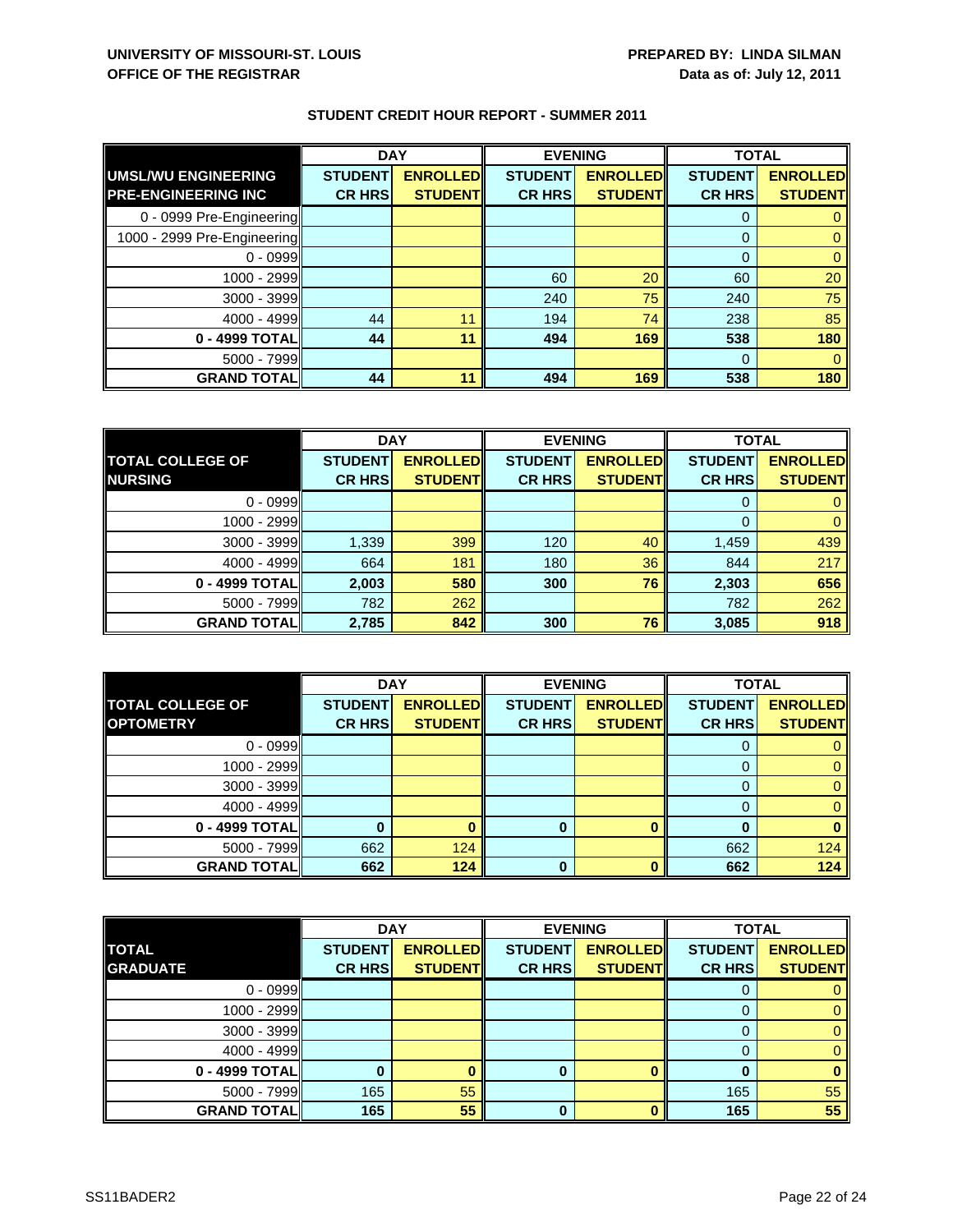|                         | <b>DAY</b>     |                 |                | <b>EVENING</b>  | <b>TOTAL</b>   |                 |
|-------------------------|----------------|-----------------|----------------|-----------------|----------------|-----------------|
| <b>TOTAL AIR &amp;</b>  | <b>STUDENT</b> | <b>ENROLLED</b> | <b>STUDENT</b> | <b>ENROLLED</b> | <b>STUDENT</b> | <b>ENROLLED</b> |
| <b>MILITARY SCIENCE</b> | <b>CR HRS</b>  | <b>STUDENT</b>  | <b>CR HRS</b>  | <b>STUDENT</b>  | <b>CR HRS</b>  | <b>STUDENT</b>  |
| $0 - 0999$              |                |                 |                |                 |                |                 |
| $1000 - 2999$           |                |                 |                |                 |                |                 |
| $3000 - 3999$           |                |                 |                |                 |                |                 |
| $4000 - 4999$           |                |                 |                |                 |                |                 |
| $0 - 4999$ TOTAL        |                |                 | 0              |                 |                |                 |
| $5000 - 7999$           |                |                 |                |                 |                |                 |
| <b>GRAND TOTAL</b>      |                |                 | 0              |                 |                |                 |

|                    | <b>DAY</b>     |                  | <b>EVENING</b> |                 | <b>TOTAL</b>   |                 |
|--------------------|----------------|------------------|----------------|-----------------|----------------|-----------------|
|                    | <b>STUDENT</b> | <b>ENROLLEDI</b> | <b>STUDENT</b> | <b>ENROLLED</b> | <b>STUDENT</b> | <b>ENROLLED</b> |
| <b>TOTAL CO-OP</b> | <b>CR HRS</b>  | <b>STUDENT</b>   | <b>CR HRS</b>  | <b>STUDENT</b>  | <b>CR HRS</b>  | <b>STUDENT</b>  |
| $0 - 0999$         |                |                  |                |                 |                |                 |
| $1000 - 2999$      |                |                  |                |                 | O              |                 |
| $3000 - 3999$      | 6              |                  |                |                 | 6              |                 |
| $4000 - 4999$      | 60.0           | 16               |                |                 | 60             | 16              |
| 0 - 4999 TOTAL     | 66.0           | 17               | 0              |                 | 66.0           | 17              |
| $5000 - 7999$      | 6              |                  |                |                 | 6              |                 |
| <b>GRAND TOTAL</b> | 72.0           | 18               | ŋ              |                 | 72             | 18              |

|                        | <b>DAY</b>     |                  | <b>EVENING</b> |                 | <b>TOTAL</b>   |                 |
|------------------------|----------------|------------------|----------------|-----------------|----------------|-----------------|
|                        | <b>STUDENT</b> | <b>ENROLLEDI</b> | <b>STUDENT</b> | <b>ENROLLED</b> | <b>STUDENT</b> | <b>ENROLLED</b> |
| <b>TOTAL ON CAMPUS</b> | <b>CR HRS</b>  | <b>STUDENT</b>   | <b>CR HRS</b>  | <b>STUDENT</b>  | <b>CR HRS</b>  | <b>STUDENT</b>  |
| $0 - 0999$             |                |                  | 0              |                 | O              |                 |
| $1000 - 2999$          | 7,645          | 2,378            | 2,140          | 697             | 9,785          | 3,075           |
| $3000 - 3999$          | 5,115          | 1,673            | 1,578          | 521             | 6,693          | 2,194           |
| $4000 - 4999$          | 1,678.0        | 519              | 1,055          | 337             | 2,733.0        | 856             |
| 0 - 4999 TOTAL         | 14,438.0       | 4,570            | 4,773          | 1,555           | 19,211.0       | 6,125           |
| $5000 - 7999$          | 6,768          | 2,208            | 0              |                 | 6,768          | 2,208           |
| <b>GRAND TOTALI</b>    | 21,206.0       | 6,778            | 4,773          | 1,555           | 25,979.0       | 8,333           |

| <b>TOTAL OFF CAMPUS</b> | <b>DAY</b><br><b>EVENING</b> |                 | <b>TOTAL</b>   |                 |                |                 |
|-------------------------|------------------------------|-----------------|----------------|-----------------|----------------|-----------------|
| <b>CREDIT HOURS BY</b>  | <b>STUDENT</b>               | <b>ENROLLED</b> | <b>STUDENT</b> | <b>ENROLLED</b> | <b>STUDENT</b> | <b>ENROLLED</b> |
| <b>COURSE LEVEL</b>     | <b>CR HRS</b>                | <b>STUDENT</b>  | <b>CR HRS</b>  | <b>STUDENT</b>  | <b>CR HRS</b>  | <b>STUDENT</b>  |
| $0 - 0999$              |                              |                 |                |                 | 0              | $\mathbf{0}$    |
| 1000 - 2999             | 638                          | 212             |                |                 | 638            | 212             |
| $3000 - 3999$           | 447                          | 149             |                |                 | 447            | 149             |
| $4000 - 4999$           | 227                          | 61              |                |                 | 227            | 61              |
| 0 - 4999 TOTAL          | 1,312                        | 422             | $\bf{0}$       |                 | 1,312          | 422             |
| $5000 - 7999$           | 2,119                        | 729             |                |                 | 2,119          | 729             |
| <b>GRAND TOTAL</b>      | 3,431                        | 1,151           | $\bf{0}$       | n               | 3,431          | 1,151           |